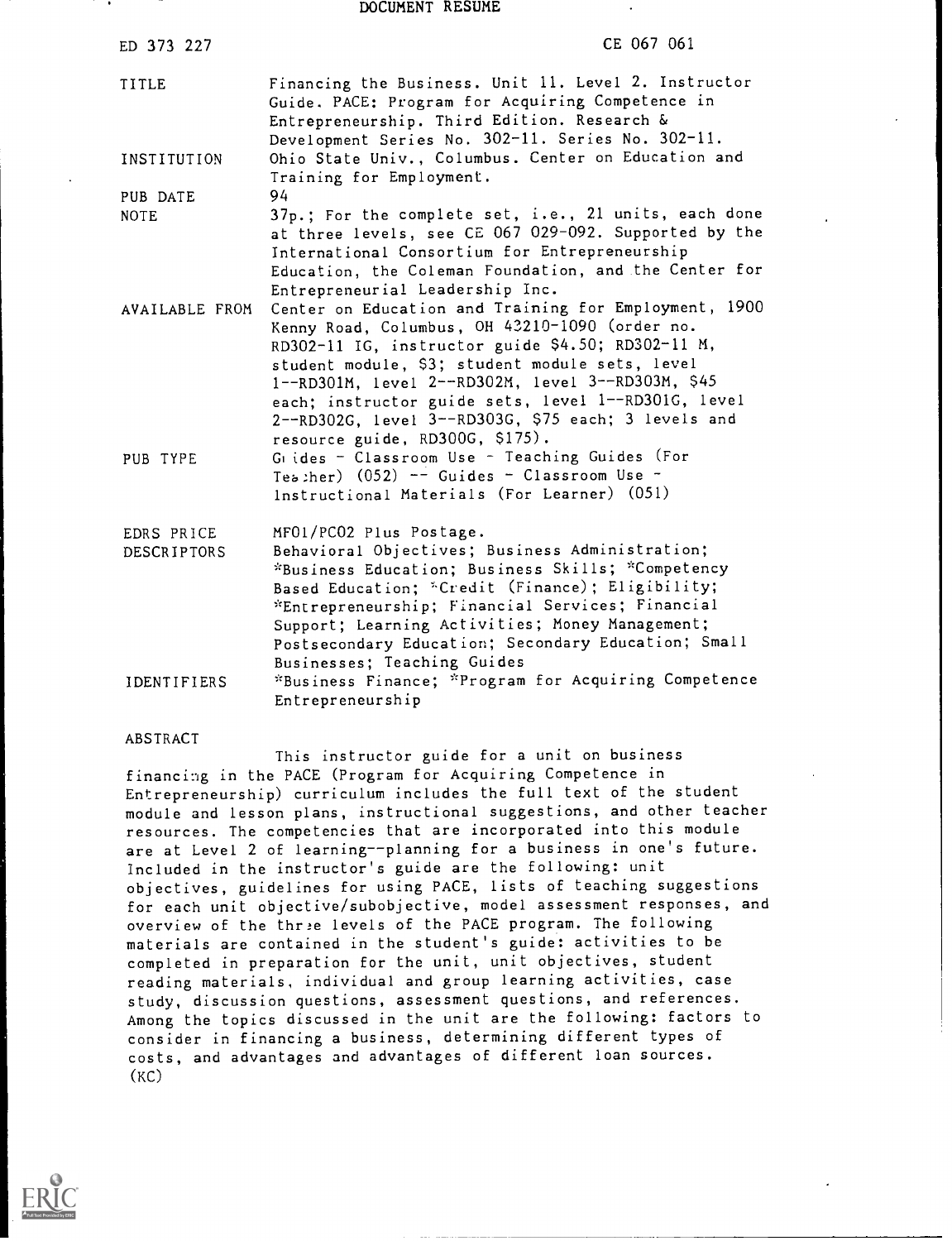

#### Objectives:

Ò Ó

 $\circ$ 

- Discuss the factors to consider in financing a business.
- Explain how to determine the different types of costs.
- Compare the advantages and disadvantages of different sources of loans.

U S DEPARTMENT OF EDUCATION Office of Educational Research and Improvement EDUCATIONAL RESOURCES INFORMATION CENTER tERICI

p/This document has been reproduced as  $$ originating it

r Minor changes have been made to improve **support of the second term**<br>eaproduction quality

Points of view or opinions Mateo in1515 docu mast do not necessarily represent ollaai OE RI position or policy

"PERMISSION TO REPRODUCE THIS each unit. MATERIAL HAS BEEN GRANTED BY

 $\Lambda$ 

TO THE EDUCATIONAL RESOURCES INFORMATION CENTER (ERIC)



# Unit 11 Financing the Business Level 2

### HOW TO USE PACE

- Use the objectives as a pretest. If a student is able to meet the objectives, ask him or her to read and respond to the assessment questions in the back of the module.
- Duplicate the glossary from the Resource Guide to use as a handout.
- Use the teaching outlines provided in the Instructor Guide for assistance in focusing your teaching delivery.  $\Box$  ne left side of each outline page lists objectives with the corresponding headings (margin questions) from the unit. Space is provided for you to add your own suggestions. Try to increase student involvement in as many ways as possible ,) foster an interactive learning process.
- When your students are ready to do the Activities, assist them in selecting those that you feel would be the most beneficial to their growth in entrepreneurship.
- Assess your students on the unit content when they indicate they are ready. You may choose written or verbal assessments according to the situation. Model responses are provided for each module of While these are suggested responses, others may be equally valid.
	- BEST COPY AVAILABLE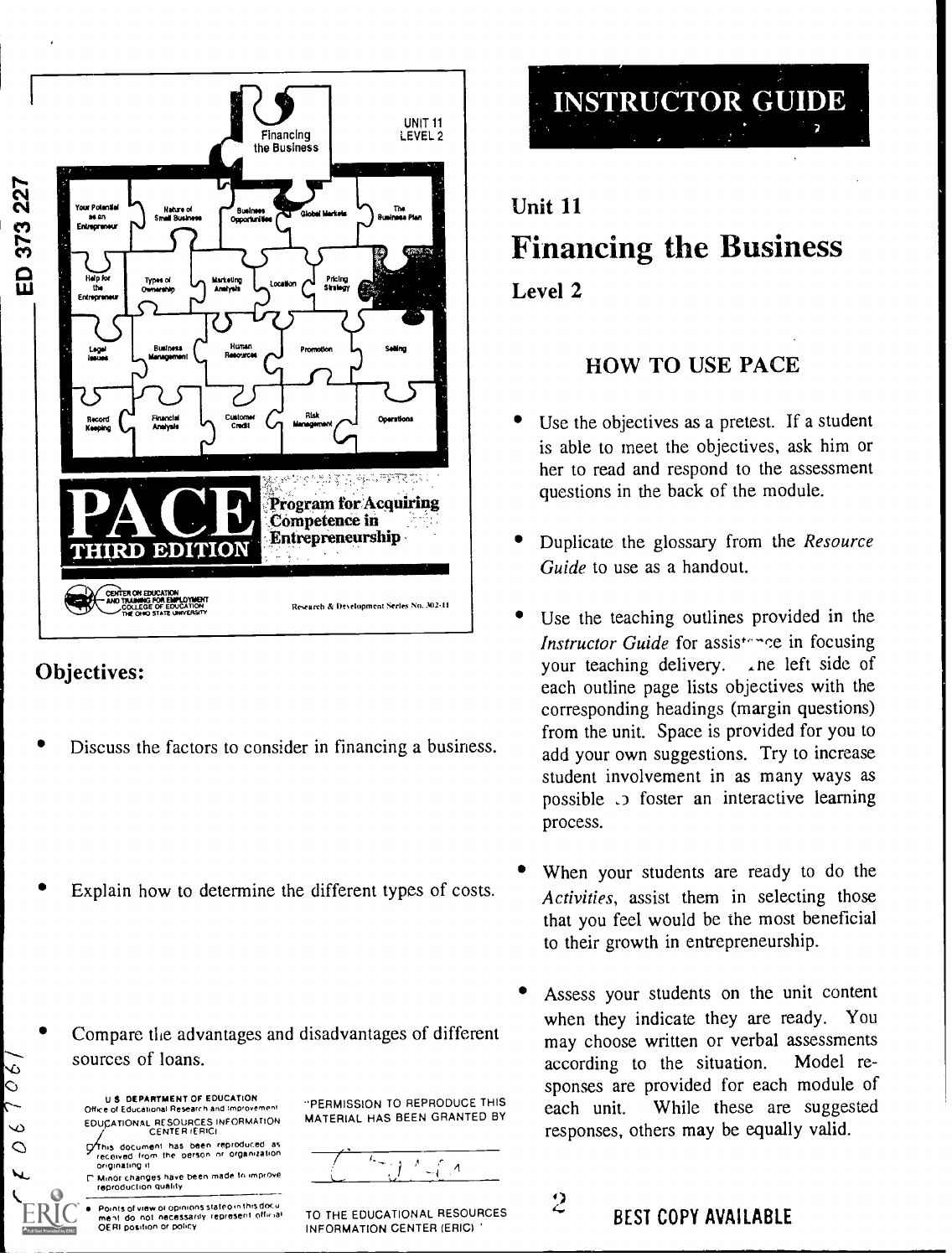| 1. DISCUSS THE FACTORS TO<br><b>CONSIDER IN FINANCING</b><br>A BUSINESS                      |                                                                                                                                                                                                                                                                                                                                                                                      |
|----------------------------------------------------------------------------------------------|--------------------------------------------------------------------------------------------------------------------------------------------------------------------------------------------------------------------------------------------------------------------------------------------------------------------------------------------------------------------------------------|
| What factors affect the cost of<br>starting a new business?                                  | Engage students in a discussion about risks' associated with<br>underestimating and overestimating the amount of financing<br>needed to start a business. Use the list provided in this unit to<br>help students understand factors to be considered when estimat-<br>ing the amount of financing (e.g., the nature, size, location of the<br>business, economic conditions, etc.).  |
| 2. EXPLAIN HOW TO<br>DETERMINE THE<br>DIFFERENT TYPES<br>OF COSTS                            | Ask students to define in their own words costs and operating                                                                                                                                                                                                                                                                                                                        |
| How do you estimate your cash<br>needs?                                                      | expenses and give examples of each. Next, use a chart to list<br>factors to be considered when estimating operating expenses and<br>start-up costs. Choose a particular business and ask students to<br>complete the calculations in Figure 1.                                                                                                                                       |
| 3. COMPARE THE ADVANTAGES<br>AND DISADVANTAGES OF<br>DIFFERENT SOURCES OF<br>FINANCING LOANS |                                                                                                                                                                                                                                                                                                                                                                                      |
| What are the sources of financing<br>for a new business?                                     | Assist students in defining the concepts of debt and equity<br>financing. Ask students to give examples of each.                                                                                                                                                                                                                                                                     |
|                                                                                              | Invite a local entrepreneur to speak about advantages and disad-<br>vantages of equity financing. The entrepreneur should discuss<br>personal savings, financing with funds from family and friends,<br>incorporating the business, using venture capital, small business<br>investment companies (SBICs), and minority enterprise small<br>business investment companies (MESBICs). |
| What are the advantages and dis-<br>advantages of debt financing?                            | Invite a local banker to speak about advantages and disadvan-<br>tages of debt financing. The banker should explain the concepts<br>of prime interest rate, negative and positive covenants, etc.                                                                                                                                                                                    |
| What are the advantages and dis-<br>advantages of other financing<br>sources?                | Use a chart to show advantages and disadvantages of franchises,<br>trade credit, factors, and cost reduction.                                                                                                                                                                                                                                                                        |
|                                                                                              |                                                                                                                                                                                                                                                                                                                                                                                      |

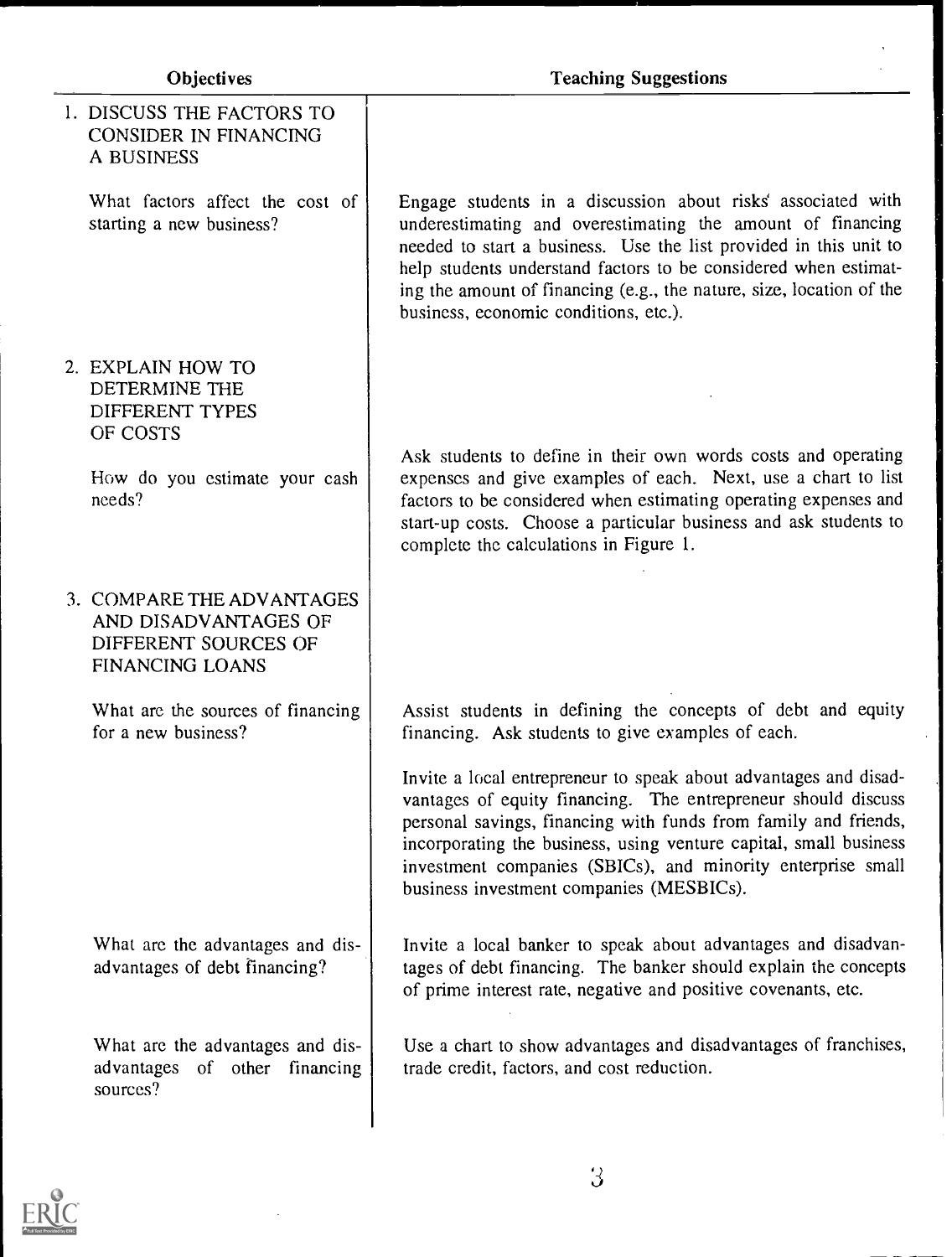| Objectives                                                                  | <b>Teaching Suggestions</b>                                                                                                                                                                                                                                                                                                                                                      |
|-----------------------------------------------------------------------------|----------------------------------------------------------------------------------------------------------------------------------------------------------------------------------------------------------------------------------------------------------------------------------------------------------------------------------------------------------------------------------|
| What are the different types of<br>loans for financing a new busi-<br>ness? | The guest banker should also discuss different types of loans of-<br>fered by banks. Help students remember these concepts by us-<br>ing a chart with different categories of commercial lenders.<br>Also, discuss government sources of borrowing.                                                                                                                              |
| Who are the commercial lenders?                                             | Use the above suggestion. Ask the banker to explain the mean-<br>ing of secured/unsecured loans, collateral, mortgages, trust<br>receipts, line of credit, etc. In addition, show a chart with<br>companies engaged in the business of lending money (e.g., lend-<br>ing institutions such as banks, savings and loans, financing<br>companies, life insurance companies, etc.). |
| What are government sources of<br>loans?                                    | Encourage students to offer their understanding of the purpose<br>and function of the SBA. Complete the discussion by using a<br>chart showing the purpose and function of the SBA. Use the in-<br>formation provided in this section and additional information<br>provided in the Resource Guide for an extensive discussion.                                                  |
| What is a loan application pack-<br>age?                                    | Have students explain what a loan application package is.                                                                                                                                                                                                                                                                                                                        |
| What is in the loan application<br>package?                                 | Secure a commercial loan application package from a local bank<br>or use the Bank One Loan Application Kit provided in Level 3<br>of this unit. Help students learn how to fill out such applica-<br>tions.                                                                                                                                                                      |

#### MODEL ASSESSMENT RESPONSES

- 1. Before starting a business, entrepreneurs need to estimate (1) start-up costs and (2) operating expenses. These costs are to be estimated based on personal experience or experiences of other entrepreneurs who have been in business for a while. Start-up costs and operating expenses are to be estimated based on information gathered from trade associations, government agencies, libraries, and other institutions. Although no rule of thumb or foolproof procedure exists, it is important to estimate these costs as accurately as possible to avoid future underfinancing or overfinancing problems.
- 2. A suggested answer is included in the following table:

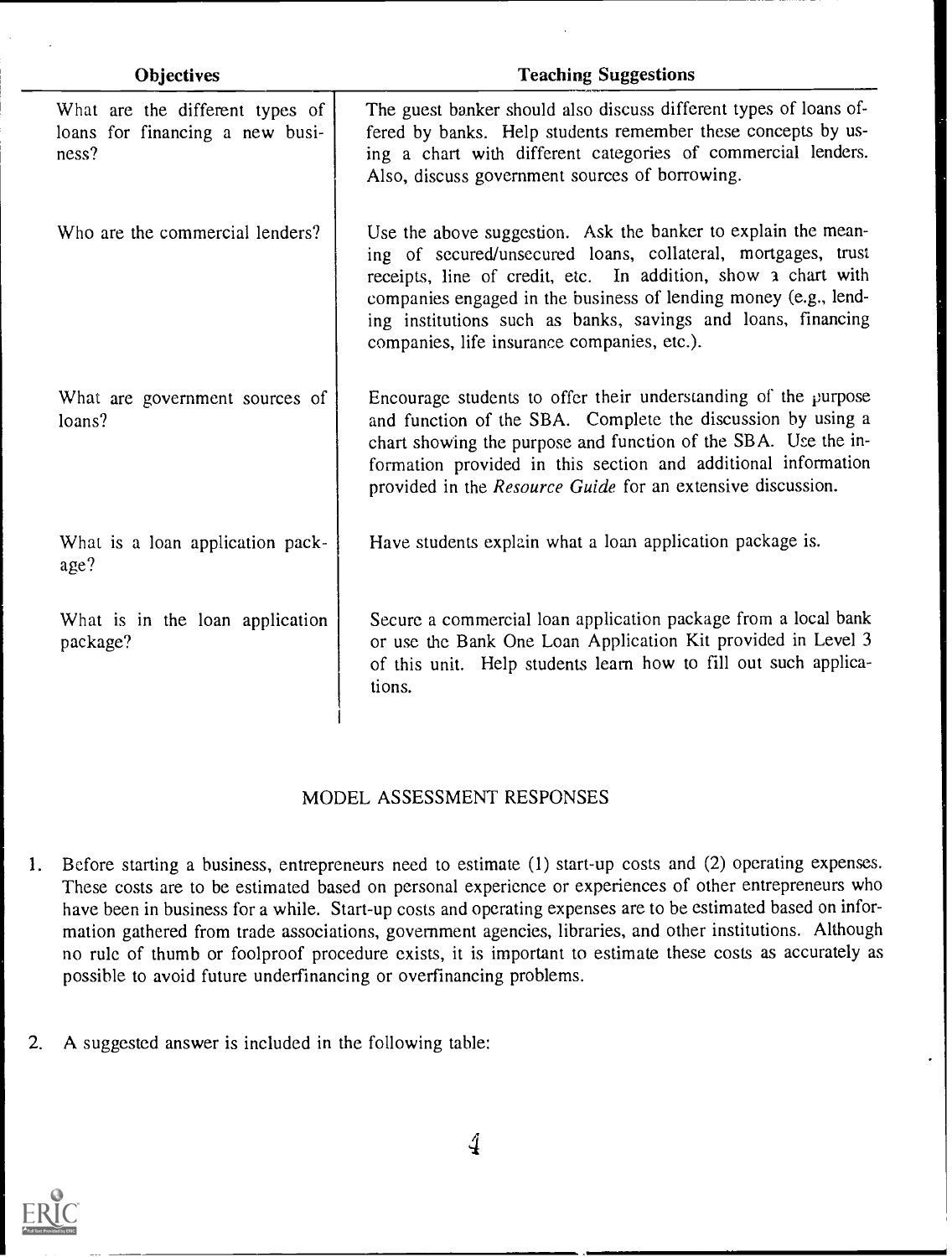| Type of financing            | <b>Advantages</b>                                                                                                                                                                                                                                                                                                                                        | <b>Disadvantages</b>                                                                                                                                                                                                                                                                         |
|------------------------------|----------------------------------------------------------------------------------------------------------------------------------------------------------------------------------------------------------------------------------------------------------------------------------------------------------------------------------------------------------|----------------------------------------------------------------------------------------------------------------------------------------------------------------------------------------------------------------------------------------------------------------------------------------------|
| A. Equity financing          |                                                                                                                                                                                                                                                                                                                                                          |                                                                                                                                                                                                                                                                                              |
| Use of personal funds        | The entrepreneur has complete freedom in<br>٠<br>decision making.<br>The entrepreneur benefits exclusively<br>from the profits.<br>Reduced interest expense due to reduced<br>$\bullet$<br>borrowing.<br>Complete freedom motivates the entrepre-<br>neur.<br>Shows investors and lenders that the<br>$\bullet$<br>entrepreneur is committed to succeed. | • The entrepreneur cannot share the risk<br>with partners, etc.<br>• The entrepreneur takes the risk of losing<br>personal assets pledged as collateral.<br>• The entrepreneur's lifestyle might change.<br>dramatically.<br>• Lost opportunities to earn interest in per-<br>sonal savings. |
| Involving family and friends | Money is easy to obtain.<br>$\bullet$<br>Significantly less pressure towards busi-<br>$\bullet$<br>ness profitability compared to pressure<br>exercised by lenders and investors.                                                                                                                                                                        | • May possibly lead to destruction of per-<br>sonal relationships.                                                                                                                                                                                                                           |
| Forming a partnership        | Each partner brings a pool of money,<br>$\bullet$<br>skills, and expertise to the business.<br>Shared risk.<br>$\bullet$                                                                                                                                                                                                                                 | • Possible dissensions due to disagreements<br>on decision making.<br>• Problems related to dissolving the part-<br>nership.<br>• The entrepreneur loses part of its deci-<br>sion-making freedom.                                                                                           |
| Forming a partnership        | Shared risk among many investors (the<br>$\bullet$<br>entrepreneur is not personally liable).<br>Oftentines easier to raise capital.<br>$\bullet$                                                                                                                                                                                                        | • The entrepreneur loses certain freedom.<br>• High costs associated with the formation<br>of the legal structure.<br>• High costs associated with disclosure of<br>financial information.                                                                                                   |
| Using venture capital        | The entrepreneur can borrow large<br>$\bullet$<br>amounts of money.<br>The entrepreneur keeps his/her freedom in<br>$\bullet$<br>decision making.<br>Financial assistance is offered by venture<br>$\bullet$<br>capitalists.                                                                                                                             | • Not many businesses qualify.<br>• High interest expense.                                                                                                                                                                                                                                   |
| Working with SBICs           | Entrepreneurs overlooked by venture capi-<br>talists qualify.                                                                                                                                                                                                                                                                                            | • Tend to favor expanding businesses<br>rather than businesses just starting off.                                                                                                                                                                                                            |
| <b>B.</b> Debt financing     | Funds are obtained easier and quicker.<br>Some loans allow for deferred payments<br>allowing the business to fully benefit<br>from cash.<br>Tax savings based on the fact that interest<br>payments are tax deductible.                                                                                                                                  | • High cost of interest.<br>• Many businesses fail because of their in-<br>ability to repay what they borrowed.<br>• Entrepreneurs must often disclose confi-<br>dential financial information to obtain<br>credit.<br>• Entrepreneurs's freedom is limited by<br>covenants.                 |
| C. Other financing sources   |                                                                                                                                                                                                                                                                                                                                                          |                                                                                                                                                                                                                                                                                              |
| <b>Franchise</b>             | All advantages of debt financing.<br>$\bullet$                                                                                                                                                                                                                                                                                                           | • All disadvantages of debt financing.<br>• The business must operate within the re-<br>strictions imposed by the franchisor.                                                                                                                                                                |
| Trade credit                 | All advantages of debt financing.<br>٠<br>Entrepreneurs accumulate inventory with-<br>out paying for it right away.                                                                                                                                                                                                                                      | • All disadvantages of debt financing.                                                                                                                                                                                                                                                       |
| Factors                      | Source of immediate cash.                                                                                                                                                                                                                                                                                                                                | • Factors pay less for accounts receivable<br>than their actual value.                                                                                                                                                                                                                       |
| Cost reduction               | Reduces financing amount needed.<br>Prepared the business for future growth<br>and efficient operations.                                                                                                                                                                                                                                                 |                                                                                                                                                                                                                                                                                              |



 $\overline{5}$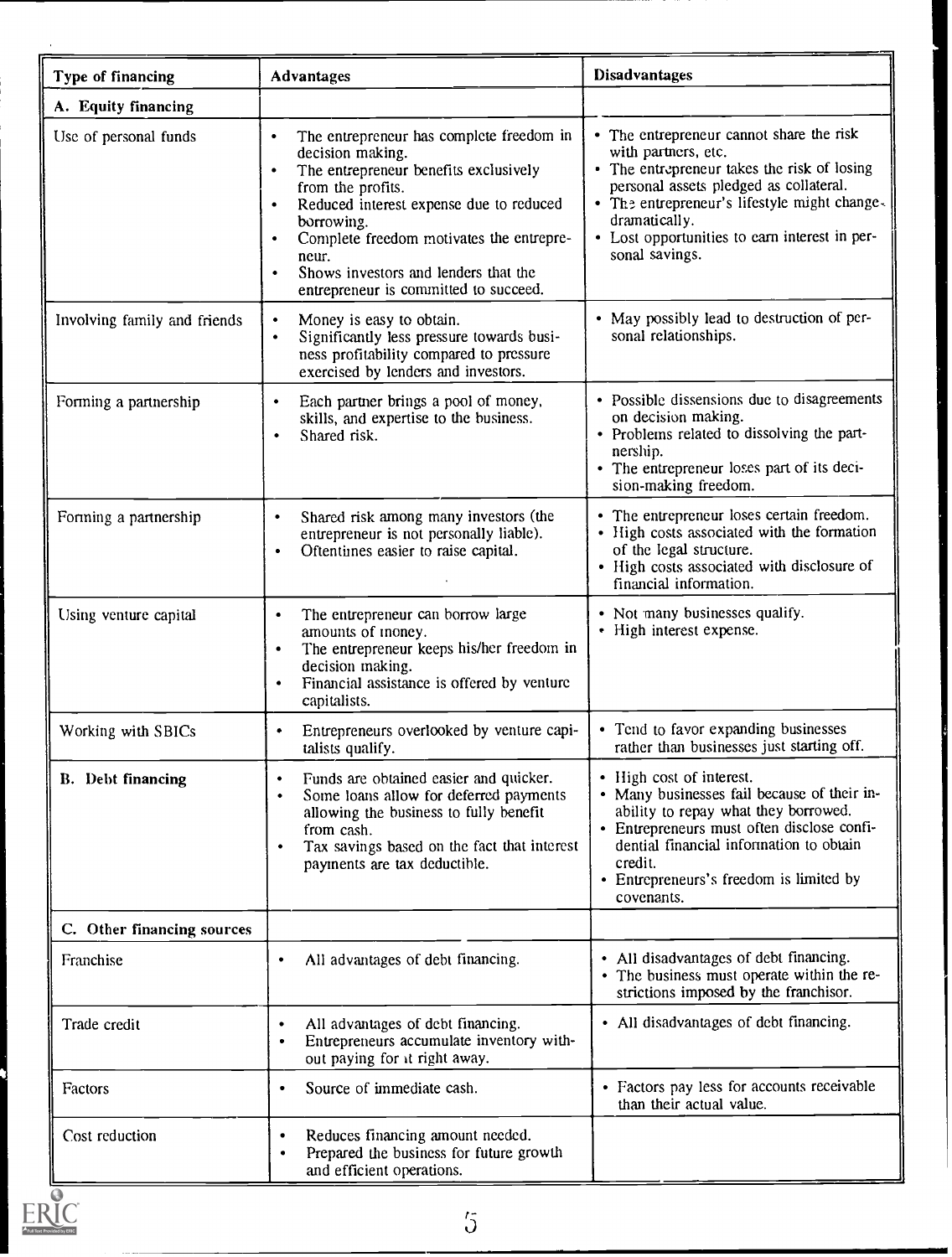- 3. Loans may be provided by commercial lenders (i.e., banks), commercial finance companies, other financial institutions (such as credit unions, consumer finance companies, savings banks, and life insurance companies), government agencies through SBA, SBICs, etc.
- 4. The information provided in a loan package includes: the type of business the entrepreneur plans to establish, the entrepreneur's and his/her managers's experience, estimation of equity financing, forecasts of oneyear balance sheet, monthly income statement and cashflow statement, a list of collateral, start-up costs breakdown, etc.
- 5. Loan institutions evaluate applicants based on their credit rating, this is the ent-epreneur's credit history, the business's profitability profile, personal savings invested by entrepreneur to start the business, etc.

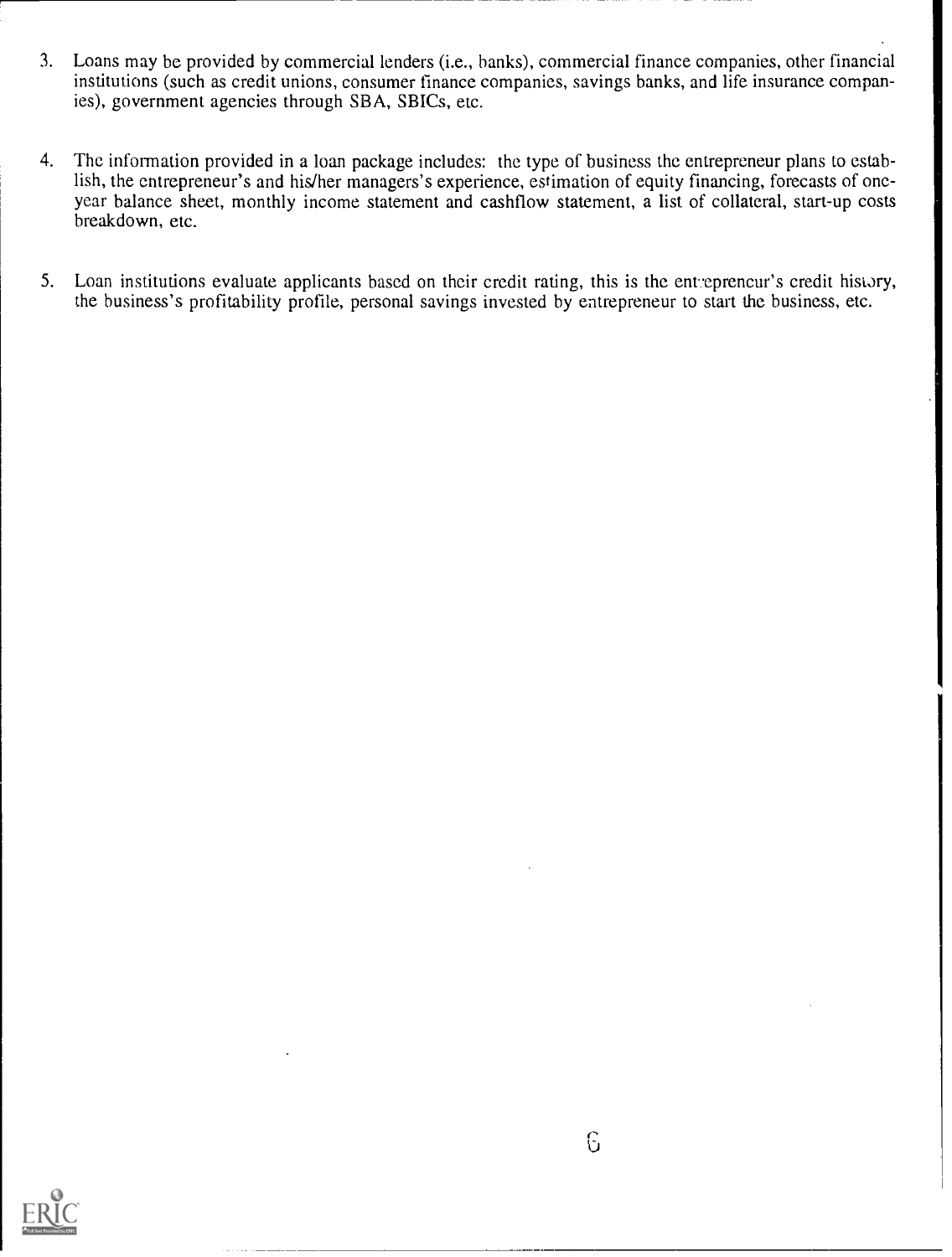

**Program for Acquiring** Competence in Entrepreneurship

Incorporates the needed competencies for creating and operating a small business at three levels of learning, with experiences and outcomes becoming progressively more advanced.

- Level 1 Understanding the creation and operation of a business.
- Level  $2$  Planning for a business in your future.
- Level  $3$  Starting and managing your own business.

Self-contained Student Modules include: specific objectives, questions supporting the objectives, complete content in form of answers to the questions, case studies, individual activities, group activities, module assessment references. Instructor Guides include the full text of each student module and lesson plans, instructional suggestions, and other resources. PACE,Third Edition, Resource Guide includes teaching strategies, references, glossary of terms, and a directory of entrepreneurship assistance organizations.

> For information on PACE or to order, contact the Publications Department at the For information on PACE of to order, contact the Fundations Expansion at the Center on Education and Training for Employment, 1900 Kenny Road, Columbus, Ohio 43210-1090 (614) 292-4353, (800) 848-4815.

Support for PACE, Third Edition provided in whole or in part by:

International Consortium for Entrepreneurship Education and

International Enterprise Academy Center on Education and Training for Employment The Ohio State University

The Coleman Foundation

Center for Entrepreneurial Leadership Inc. Ewing Marion Kauffman Foundation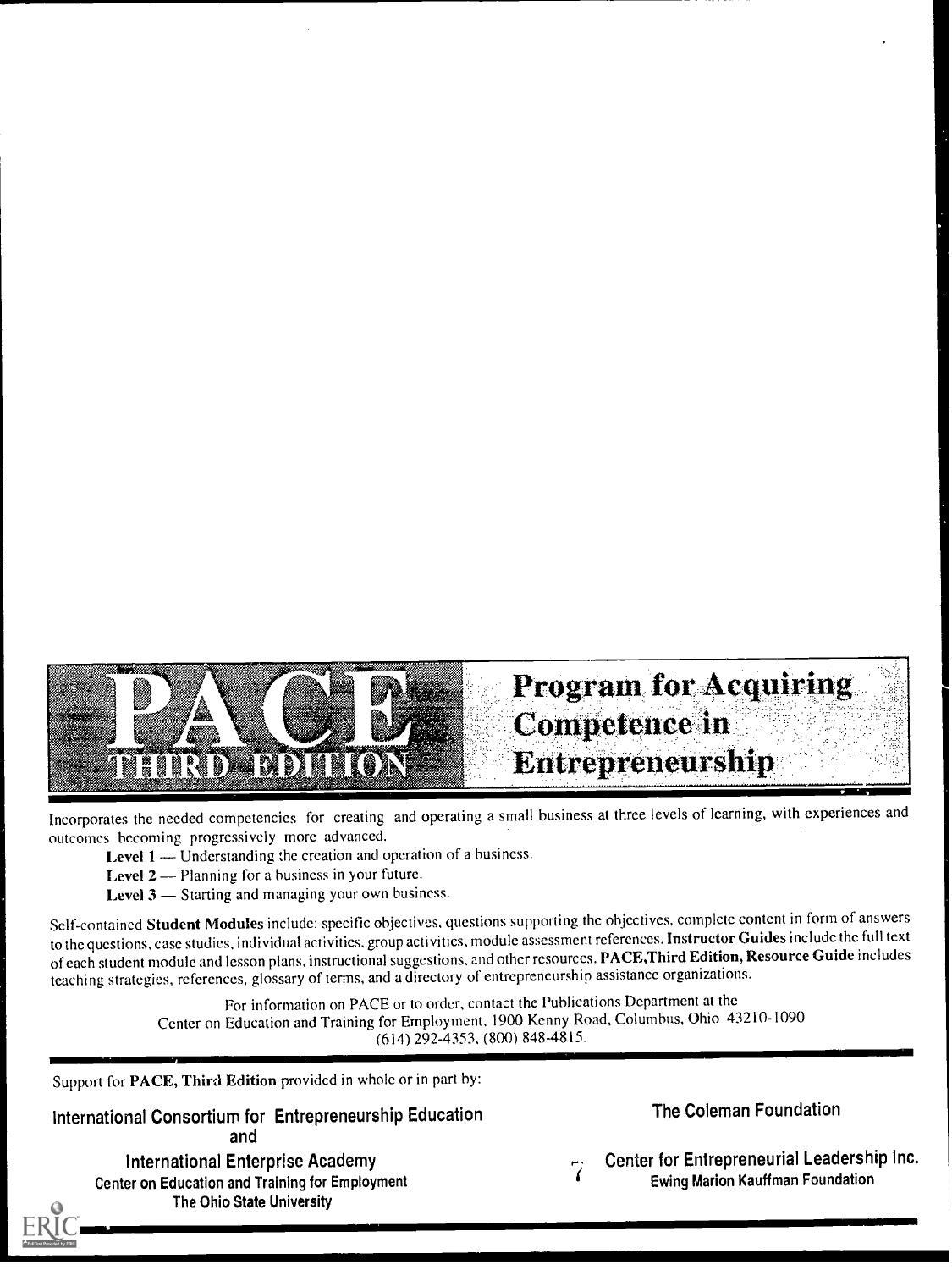

 $\Omega$ 

COLLEGE OF EDUCATION THE OHIO STATE UNIVERSITY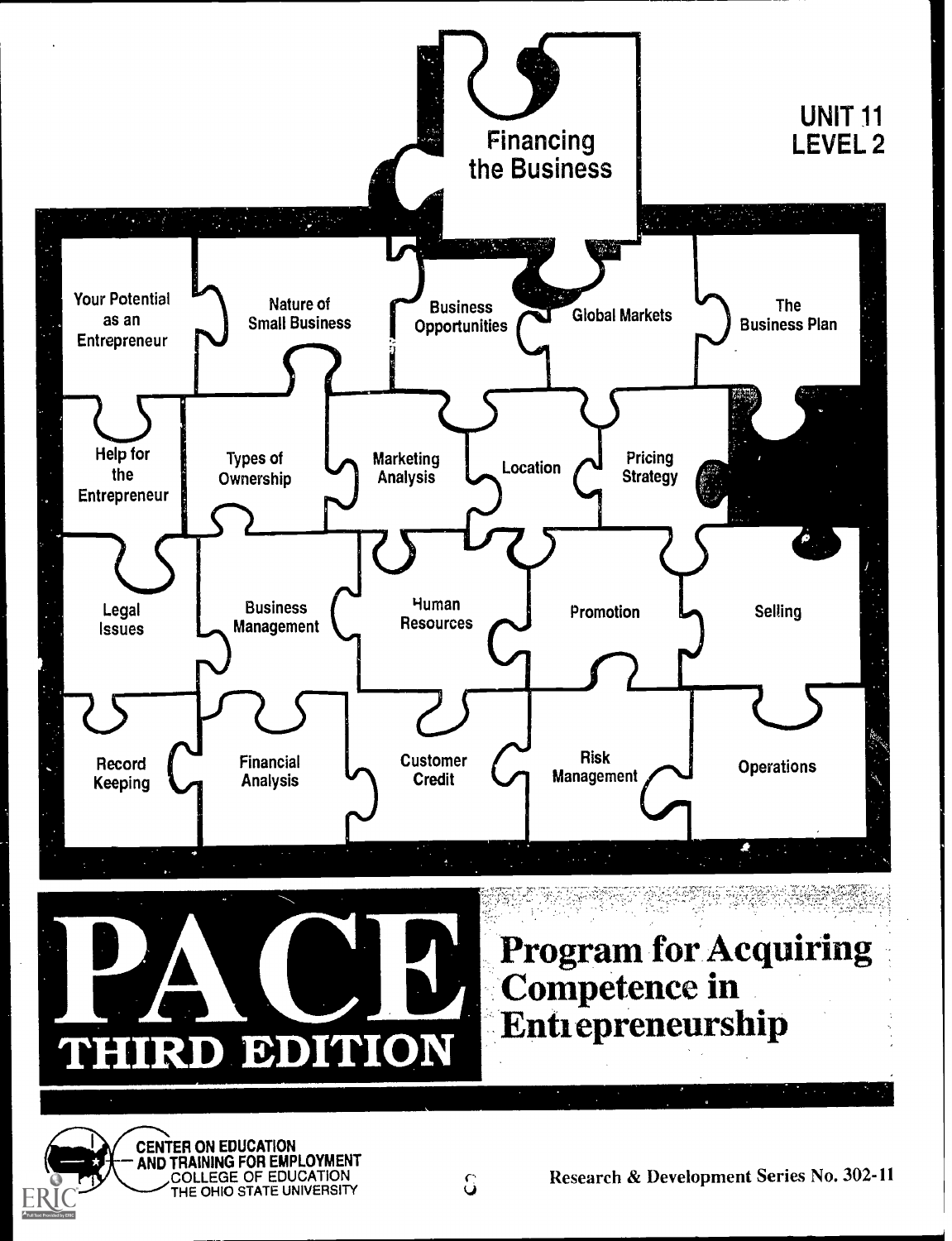#### FINANCING THE BUSINESS

#### BEFORE YOU BEGIN . . .

- 1. Consult the *Resource Guide* for instructions if this is your first PACE unit.
- 2. Read What are the Objectives for this Unit on the following page. If you think you can meet these objectives now, consult your instructor.
- 3. These objectives were met in Level 1:
	- Discuss the personal risks involved in financing a business.
	- Explain the difference between operating expenses and start-up costs.
	- Describe methods of financing a new business.
	- Discuss the importance of having a good credit rating.
- 4. Look for these business terms as you read this unit. If "ou need help with the meanings, ask your instructor for a copy of the PACE Glossary contained in the Resource Guide.

Covenants Prime interest rate Credit union Savings bank Direct loan Secured loan Industry ratios Short-term loan Life insurance company (SBIC's) Line of credit Trust receipt

Bad debts Minority Enterprise Small Business Invest-Chattel mortgage ment Company (MESBIC's) Collateral Negative covenants/Positive covenants Intermediate term loan Small Business Investment Company Limited/general partners Trade assistance/Trade credit Unsecured (Signature) loan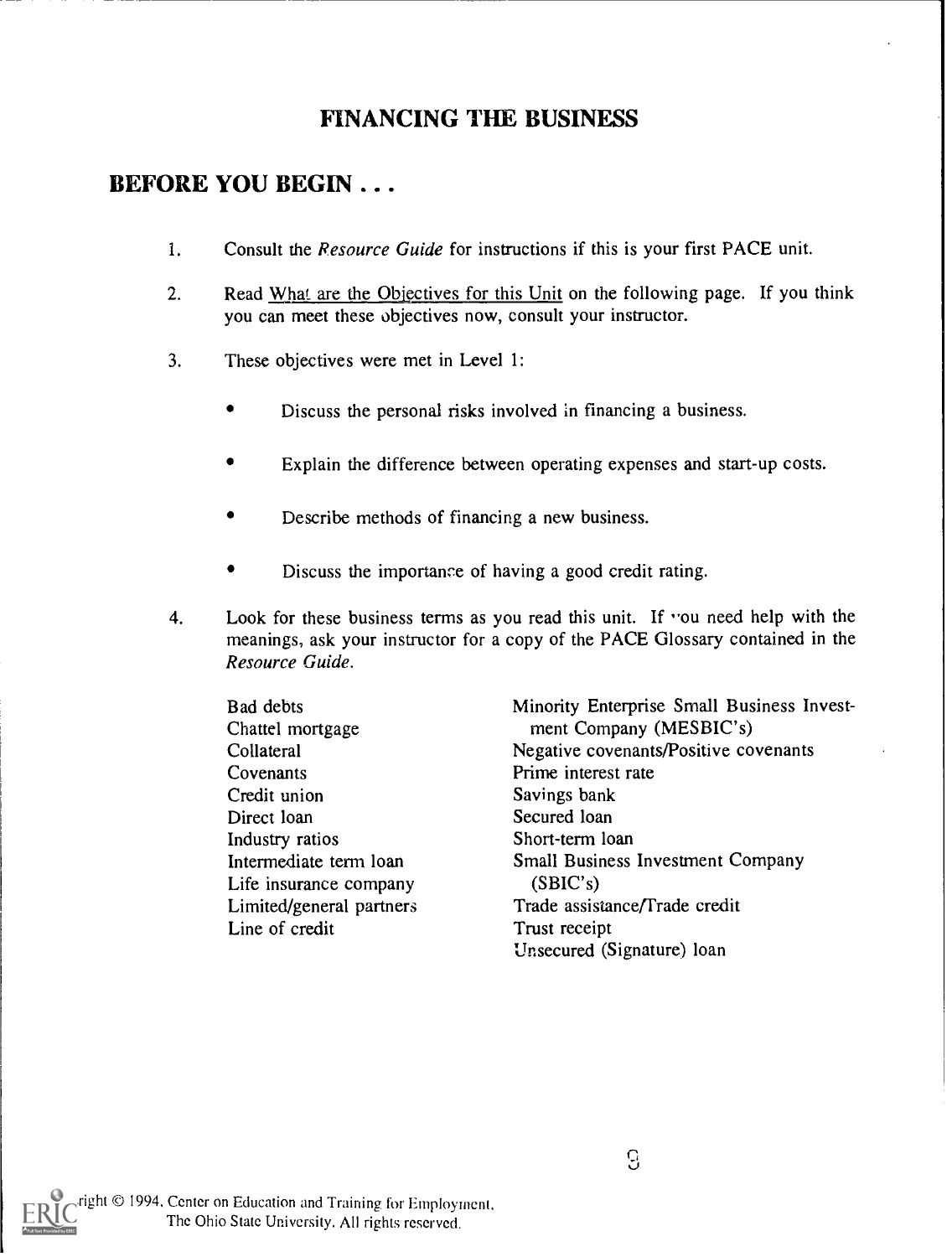#### FINANCING THE BUSINESS

#### WHAT ARE THE OBJECTIVES FOR THIS UNIT?

Upon completion of this unit you will be able to

- discuss the factors to consider in financing a business,
- explain how to determine the different types of costs, and
- compare the advantages and disadvantages of different sources of financing.

#### WHAT IS THIS UNIT ABOUT?

This unit examines the financing needed to start a new business. Finding adequate financing, or the money necessary to get a business started, is a roadblock that many aspiring entrepreneurs face. Although the financing barrier may seem insurmountable, it can be overcome. This unit will help you to plan for the financial needs of your new business.

The basic factors you need to consider when developing your financing plan for a business are presented first. Next, you have the opportunity to consider the different types of costs that must be considered when starting a new business. This topic deals with what you need financing or money to cover and concludes with an evaluation of the different sources for financing the new business.

Since many people need to borrow money to start their businesses, this unit looks at the various sources of loans that are available, the procedures for obtaining a loan, and the criteria that lenders use to evaluate credit applicants.

#### WHAT FACTORS AFFECT THE COST OF STARTING A NEW BUSINESS?

Often, prospective entrepreneurs underestimate the amount of money it takes to start a new business and make it prosper. Sometimes this happens because people are swept up in their dreams of owning a business. They plunge in without thinking about financing. Other times it may be caused by a lack of knowledge about the amount of money that is really necessary.

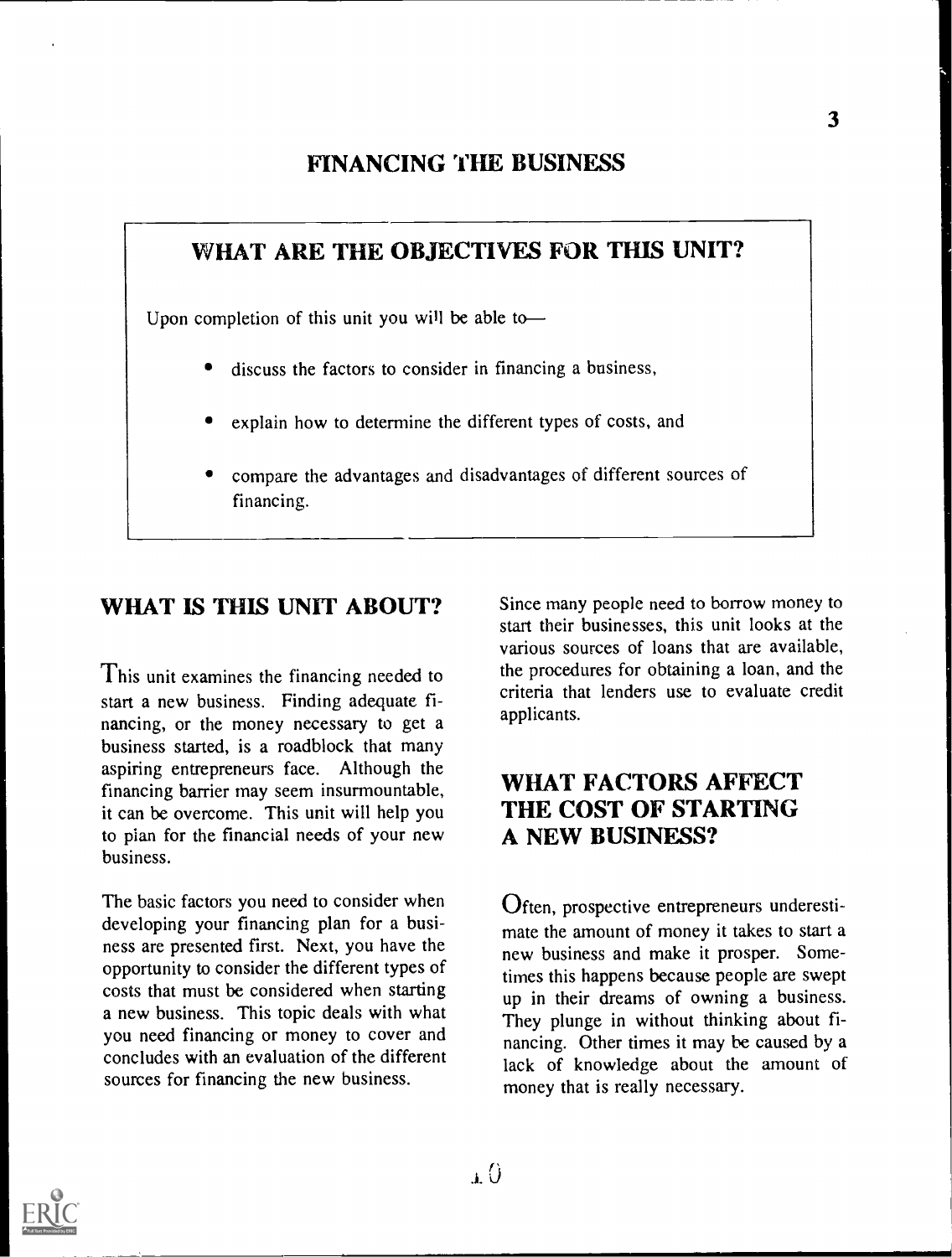Underestimating the amount of financing needed to start a business may seriously hamper its chances for success. On the other hand, overestimating leads to painfully heavy debt load and dramatic financing problems. Or, good business ideas may be abandoned because anticipated financing cost are unrealistically high. This leads to the question, "Exactly how much money do I need to start my business?" The answer depends upon the following factors:

- The nature of the business
- The size of the business
- The location of the business
- Current economic conditions
- Available trade assistance
- The nature of the inventory required
- Credit policies
- The time it takes between obtaining start-up funds and earning your first sales
- The timing of the flow of your expenses vs. revenues

The *nature* of the business you wish to start has a great deal to do with the amount of financing needed. Generally, manufacturing businesses require more money to start than wholesale, retail, or service enterprises. The economic system. reason for this is that usually manufacturing firms require large and expensive pieces of

machinery and larger facilities. More employees may be needed, too. Retail stores may need more financing than service businesses. Normally, the retailer's inventory of merchandise to sell is a large expense. Since service businesses may not need an inventory, they may be started with less money.

The size of the business when it is started is another important factor to consider. Large businesses usually take large amounts of money. Small businesses usually do not need as much financing to start. Therefore, it may be smart to start with a small operation and finance its growth through self-generated profits. This should help to avoid taking on too much debt at the very beginning.

The *location* of a business may have a great deal to do with its success. Having a convenient location with ample parking may be a critical factor to the success of a retail business. To bring customers into the store, a retailer may have to locate in a shopping district or along a heavily traveled street. Since these locations are very desirable, they are also usually expensive. Store location may be costly for the retailer, small manufacturing and service businesses may not require such expensive locations. The decision on a location may be a difficult one. It usually is not based just on cost. It is wise to think carefully about the part that location plays in the eventual success of a business. See PACE Unit 9 for more information on selecting a business location.

When you start a business, it is crucial to remember that you are a part of a very large This system is based upon the interaction of consumers and businesses. You will be dependent upon other

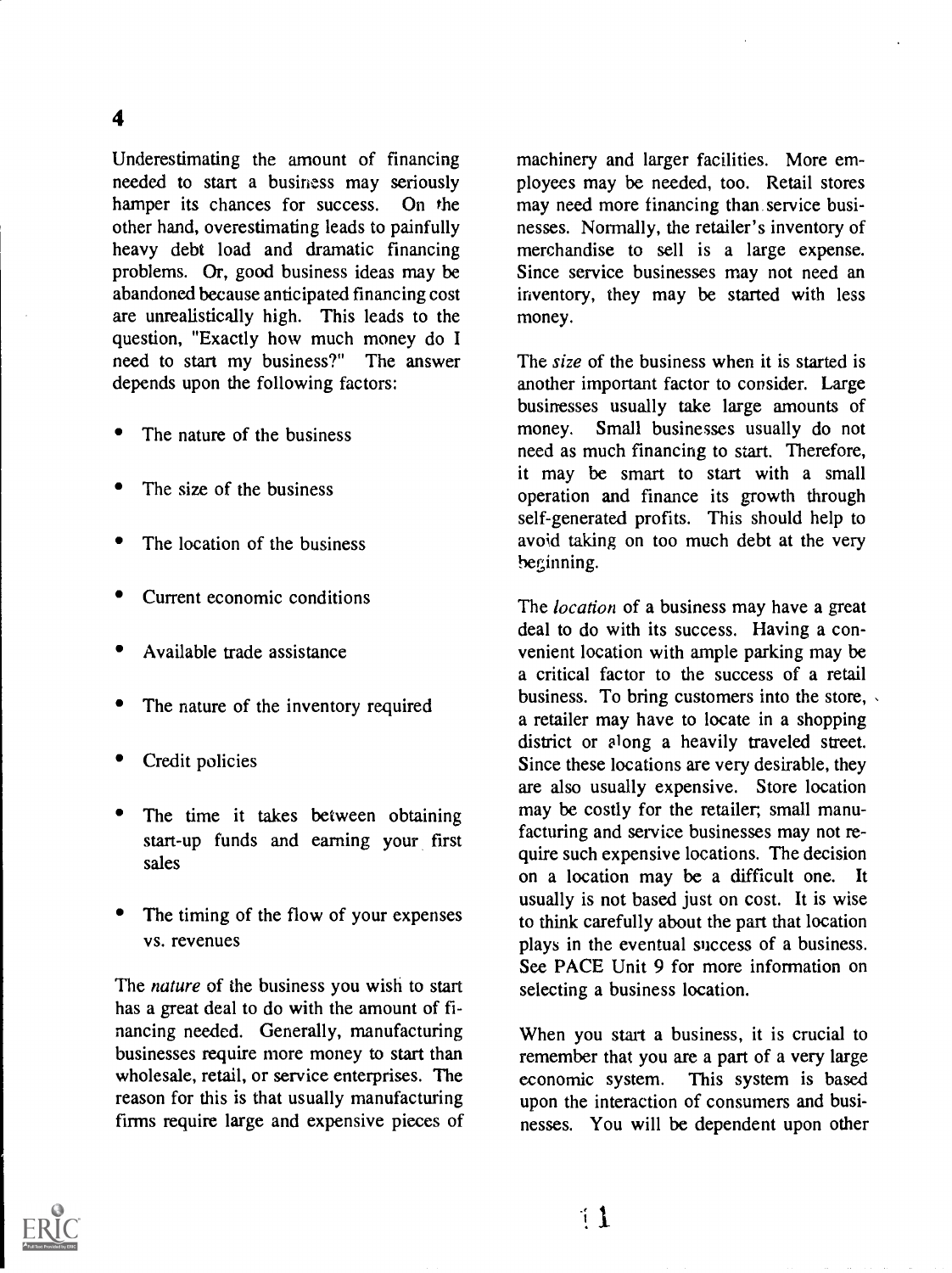businesses and consumers. If current economic conditions are bad, you may face various financing problems. Interest rates may be high, which will make the cost of borrowing very expensive. It frequently takes longer to get a business on its feet during a recession or slump in the economy. Therefore, you may need more money to start your business. If the economy is healthy and robust, you may not need as much money to start since you may become profitable sooner.

Trade assistance usually refers to suppliers and equipment manufacturers who may help in financing some of the costs of starting a business. If you are starting a retail business, perhaps some of the companies you purchase year inventory from will allow you favorable credit terms instead of requiring cash upon receipt of the merchandise. With the extra time this will give you, you could sell the merchandise to generate the cash you need to pay the bill. Or, suppose you are opening a service operation, such as a quick, one-stop printing business. Maybe some of the manufacturers of the printing equipment you need will allow you to lease it or pay for it over several months. This would make it possible to open your business for less money than if cash were necessary to pay for the equipment fully when it was delivered.

If you start a business that carries an inventory, the type of merchandise you handle will affect the costs of starting and operating the business. It usually takes more money to start a furniture store than a clothing store. The main reason, of course, is that furniture inventory costs more than clothing inventory. The selection of items you offer affects costs, too. For example, if your inventory includes all types of men's, women's, and children's clothing, it may cost more than an inventory limited to women's shirts/blouses and pants/slacks. Many small businesses start with a limited inventory and then expand as the business becomes profitable.

Will your business be cash-and-carry only, or will you provide credit to your customers? This decision will affect the financing necessary to get your business going. Generally, it takes more money to start a business that provides customer credit. This is because it takes longer for you to receive payment, which slows down the amount of cash that flows through your business. Unfortunately, there will be some bad debts. Bad debts occur when your firm never receives all the payments for the credit it extended to the customers.

You will have to absorb these losses. In addition, rapidly growing credit sales will tend to produce a cash drain because you will have to pay for inventory from your suppliers prior to the time your customers pay their bills. However providing customer credit may increase sales in the long run. Many small businesses cannot afford too many credit sales in the beginning.

As you plan the financing of your new business, keep these factors in mind. In addition, there may be other special factors that apply to your situation. Therefore, before you jump to a conclusion about how much financing you will need, think carefully and thoroughly about the factors that will affect it.



 $\mathcal{D}$ 

5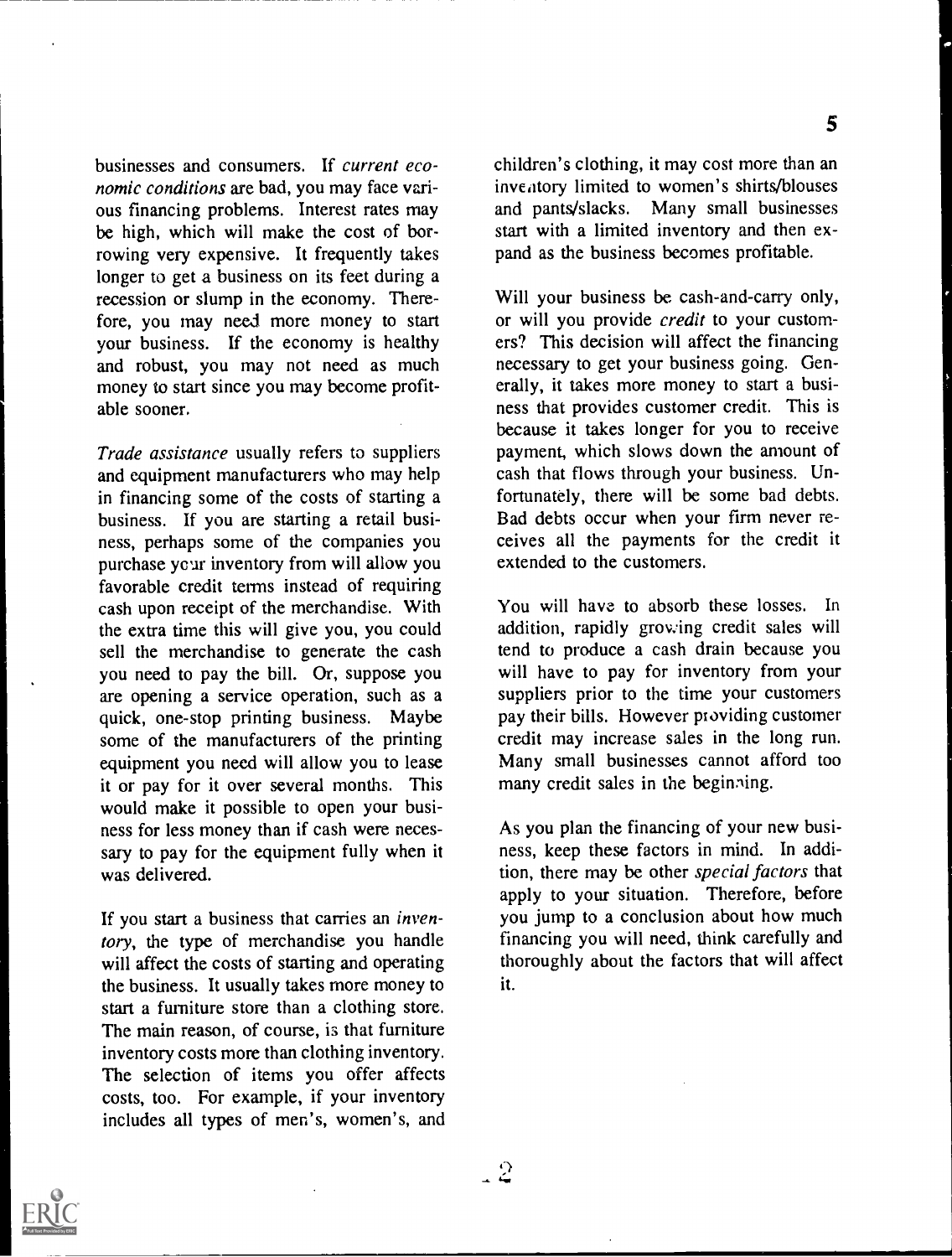## HOW DO Y0i1 ESTIMATE YOUR CASH NEEDS?

Now that you are aware of the factors that affect the financing needed to start a business, consider the types of costs or expenses you will have and how you can estimate them. There are basically three types of costs or expenses to finance when starting a new business.

Start-up costs are usually one-time expenses you have when opening the business. Examples of these costs would be your business license, your starting inventory, and advertising for your opening.

Once your doors are open, you will have monthly operating expenses. Since most businesses are not profitable immediately, it is wise to plan for monthly operating expenses for at least the first 3 months the business is open. Operating expenses include items like monthly rent, utilities, payroll, and inventory.

When you are planning the financing of your business, remember your personal expenses too. You will have a rent or house payment, food costs, clothing expenses, and other living costs to pay. If you plan to depend solely upon profits of the business to provide for your personal living expenses, how will you survive f the business doesn't make money?

The biggest and most challenging question is how do I determine start-up costs, monthly operating expenses, and personal living experating expenses, and personal fiving  $\epsilon x$ - $\epsilon x$  penses.<br>penses needed to get my business on its  $\epsilon x$  with initial feet? Unfortunately, there is no foolproof, easy, or convenient solution to this problem.

Ultimately, the answer will be an estimate based upon your knowledge, experience, and investigation.

It is crucial to gather as much information about financing as you can. Other business owners, including thos vho have succeeded and those who have fancil, could be helpful. The various trade associations or organizations usually have a great deal of data about their particular industry. They may have various "rules of thumb", usually in the form of ratios of different expenses to sales. Once you are able to forecast your expected sales, it is relatively easy to calculate the other expenses using the industrial ratios as a guide. However, because these "rules of thumb" are averages based upon what businesses have done in the past, be careful about using this method exclusively for determining your cash needs. Ideally, the more you investigate the financing of your new business, the more knowledgeable you will become and the more accurate your estimates will be.

Another logical approach is to use a checklist or worksheet that lists the various types of costs and expenses that you may incur. Although there may be various formats available, one that has frequently been used for calculating start-up costs and operating expenses is the following worksheet developed by the Small Business Administration and adapted for this PACE unit. See Figure 1.

As you examine the worksheet, you will see that it is broken into two major sections. The top half contains the monthly operating The bottom half is concerned with initial start-up costs. You'll notice that column one is headed with the estimated

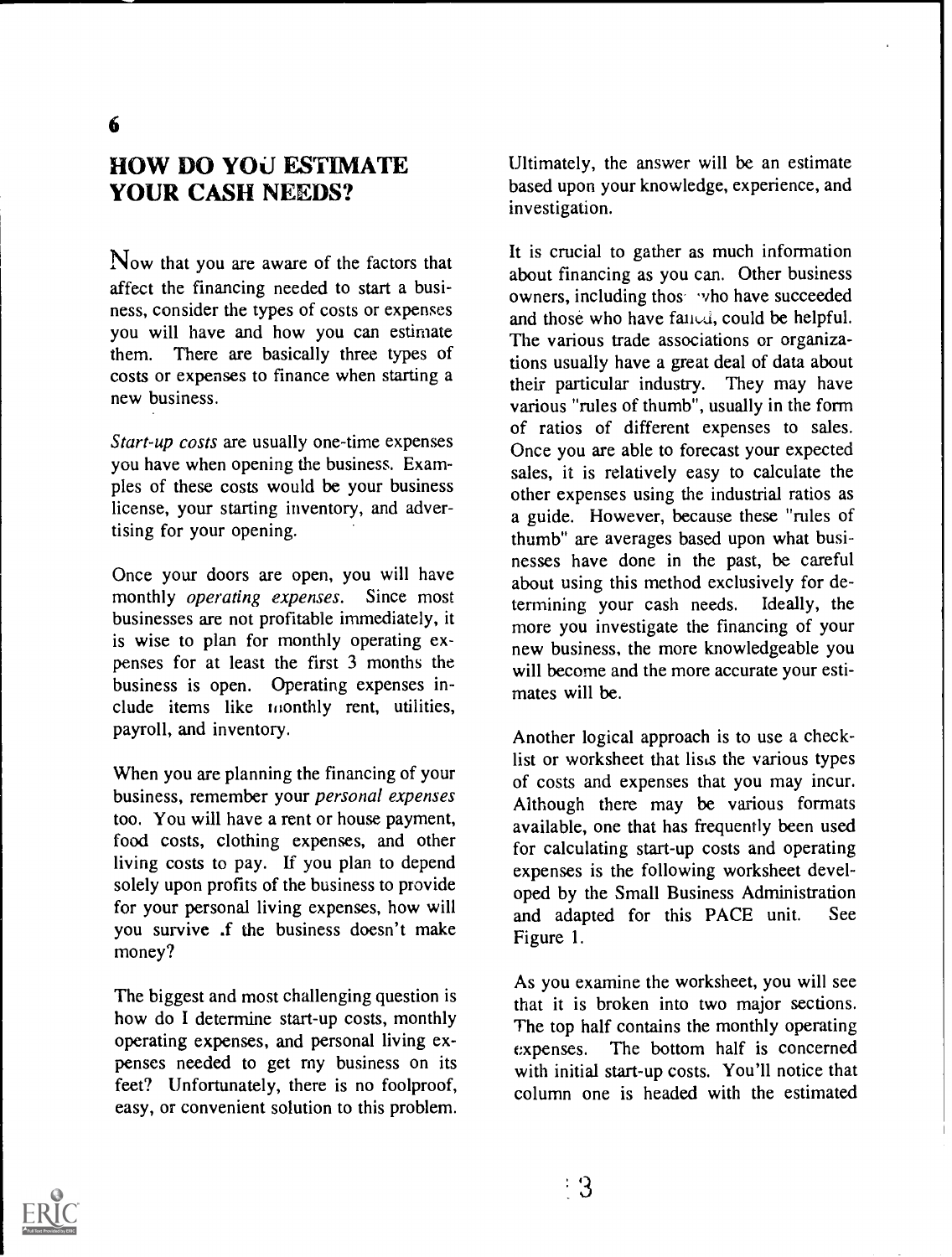| ESTIMATED MONTHLY EXPENSES                         |                                                                                |                                                                                               |                                                                                                                                                             |
|----------------------------------------------------|--------------------------------------------------------------------------------|-----------------------------------------------------------------------------------------------|-------------------------------------------------------------------------------------------------------------------------------------------------------------|
| Item                                               | Your estimate<br>of monthly<br>expenses based<br>on sales of<br>\$<br>per year | Your estimate<br>of how much<br>cash you need<br>to start your<br>business<br>(See column 3.) | What to put in column 2. (These figures are typical<br>for one kind of business. You will have to decide<br>how many months to allow for in your business.) |
| Salary of owner                                    | Column 1<br>s                                                                  | Column <sub>2</sub><br>S                                                                      | Column <sub>3</sub><br>2 times column 1                                                                                                                     |
| All other salaries and wages                       |                                                                                |                                                                                               | 3 times column 1                                                                                                                                            |
| Rent                                               |                                                                                |                                                                                               | 3 times column 1                                                                                                                                            |
| Advertising                                        |                                                                                |                                                                                               | 3 times column 1                                                                                                                                            |
| Delivery expense                                   |                                                                                |                                                                                               | 3 times column 1                                                                                                                                            |
| <b>Supplies</b>                                    |                                                                                |                                                                                               | 3 times column 1                                                                                                                                            |
| Telephone and telegraph                            |                                                                                |                                                                                               | 3 times column 1                                                                                                                                            |
| Other utilities                                    |                                                                                |                                                                                               | 3 times column 1                                                                                                                                            |
| Insurance                                          |                                                                                |                                                                                               | Payment required by insurance company                                                                                                                       |
| Taxes, including Social Security                   |                                                                                |                                                                                               | 4 times column 1                                                                                                                                            |
| Interest                                           |                                                                                |                                                                                               | 3 times column 1                                                                                                                                            |
| Maintenance                                        |                                                                                |                                                                                               | 3 times column 1                                                                                                                                            |
| Legal and other professional fees                  |                                                                                |                                                                                               | 3 times column 1                                                                                                                                            |
| Miscellaneous                                      |                                                                                |                                                                                               | 3 times column 1                                                                                                                                            |
| STARTING COSTS YOU ONLY HAVE TO PAY<br><b>ONCE</b> |                                                                                |                                                                                               | Leave column 2 blank                                                                                                                                        |
| Fixtures and equipment                             |                                                                                |                                                                                               | Fill in worksheet 3 on page 12 and put the total here                                                                                                       |
| Decorating and remodeling                          |                                                                                |                                                                                               | Talk it over with a contractor                                                                                                                              |
| Installation of fixtures and equipment             |                                                                                |                                                                                               | Talk to suppliers from whom you buy these                                                                                                                   |
| Starting inventory                                 |                                                                                |                                                                                               | Suppliers will probably help you estimate this                                                                                                              |
| Deposits with public utilities                     |                                                                                |                                                                                               | Find out from utility companies                                                                                                                             |
| Legal and other professional fees                  |                                                                                |                                                                                               | Lawyer, accountant, and so on                                                                                                                               |
| Licenses and permits                               |                                                                                |                                                                                               | Find out from city offices what you have to have                                                                                                            |
| Advertising and promotion for<br>opening           |                                                                                |                                                                                               | Estimate what you'll use                                                                                                                                    |
| Accounts receivable                                |                                                                                |                                                                                               | What you need to buy more stock until credit<br>customers pay                                                                                               |
| Cash                                               |                                                                                |                                                                                               | For unexpected expenses or losses, special<br>purchases, etc.                                                                                               |
| Other                                              |                                                                                |                                                                                               | Make a separate list and enter total                                                                                                                        |
| TOTAL ESTIMATED CASH YOU<br>NEED TO START WITH     |                                                                                | S                                                                                             | Add up all the numbers in column 2                                                                                                                          |

## Figure 1. Sample worksheet for going into business



4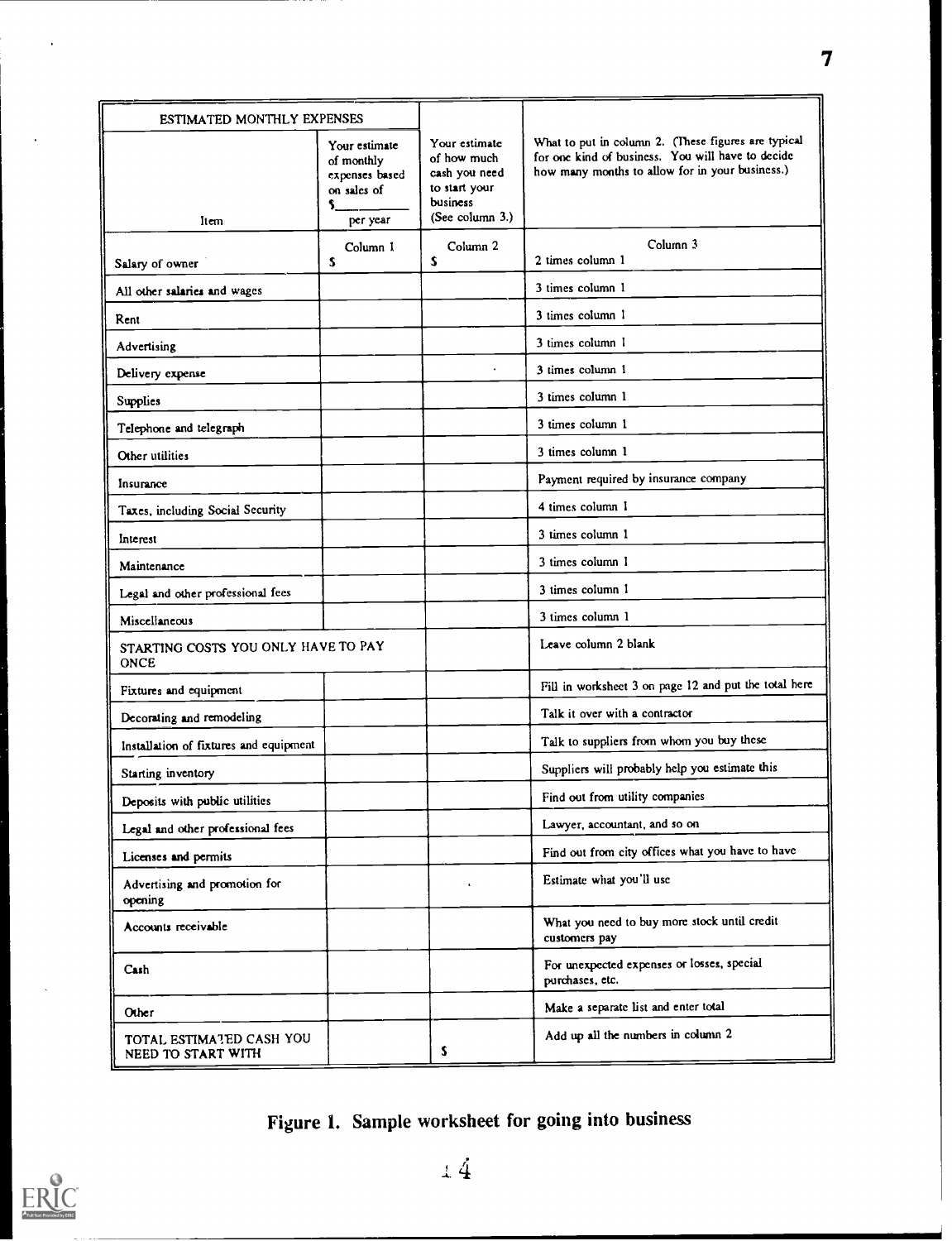annual sales. This is to help the entrepreneur keep in mind the relationship of sales and expenses. Although your sales will not necessarily reach your projected level, the expenses more than likely will. Column three assists in determining how many months of operating expenses you need in cash at the time the business is started. It is common to have at least 3 months of operating expenses in cash prior to starting. However, it may be more or less than 3 months on any of the individual monthly expenses. Your investigation of the industry and the next set<br>business will help you decide the number of money. business will help you decide the number of months to use for figuring this cash reserve. After adding the entries in column two, you will have an estimate of the cash needed to start the business.

The worksheet will help you estimate the cash you need to start your business. It considers only the costs and expenses of the business. Therefore, you may need another worksheet to figure the cash you will need to cover your living expenses until the business generates sufficient profit for you to pay yourself. The personal living expense worksheet (shown in Figure 2) is a guide to calculate how much money you need to live on each month. If you believe it will take 4 months before the business is profitable enough for you so you can take a paycheck, then 4 months of living expenses should be added to the total estimated cash needed at the bottom of the worksheet.

Financial advisers suggest that you will feel more comfortable about your first few months in business if you have set aside a minimum of 3 months' living expenses. Many advisers state that, on the average, businesses take between 3 and 9 months before they can begin to show enough profit to support the personal living expenses of the owners.

#### WHAT ARE THE SOURCES OF FINANCING FOR A NEW BUSINESS?

Now that you have determined how much money you need to start your business, the next serious question is where to get the When prospective entrepreneurs dream of starting their businesses, they usually underestimate the amount of money<br>necessary to get started. When they get necessary to get started. serious and systematically calculate the financing needed using the worksheet approach, they may see for the first time how large their cash needs are. To many, this experience is demoralizing. They have a plan and the ambition, but not the money. They frequently ask themselves, "Where will I ever get this much money?"

Usually a combination of various sources is used to come up with the money needed to start a business. Since there are so many potential sources of financing, let's approach them by categories. Basically, there are two categories of financing. One is equity  $f_i$ nancing and the other is debt financing. Equity financing consists of money that the owner(s) and others invest in the business. Debt financing involves borrowing money to get the business started. In addition, there are a few other sources of financing that do not fit neatly into either one of the categories.

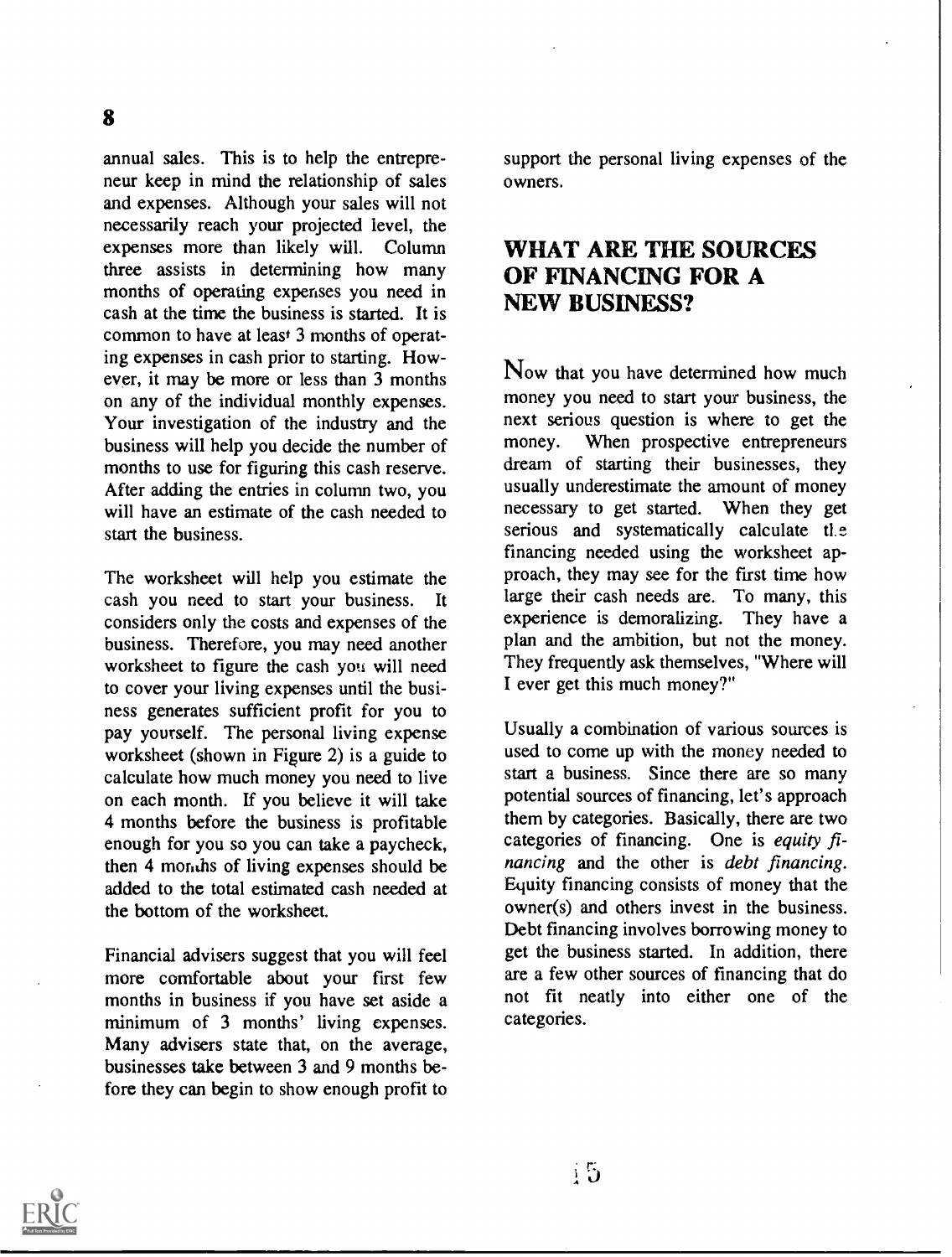| DETAILED BUDGET                                        |                               |                                               |                                     |
|--------------------------------------------------------|-------------------------------|-----------------------------------------------|-------------------------------------|
| <b>Regular Monthly Payments</b>                        |                               | Food Expense                                  |                                     |
| • Rent or House Payments<br>(including taxes)          | $s$ $\qquad$                  | • Food-At Home<br>• Food-Away From Home       | $\frac{\sqrt{2}}{2}$<br>$s$ _______ |
| • Car Payments (including<br>insurance)                | $\mathsf{S}$                  | <b>TOTAL</b>                                  |                                     |
| • Appliances/TV Payments                               | $\sim$                        | Personal Expenses                             |                                     |
| • Home Improvement Loan<br>Payments                    | s                             | • Clothing, Cleaning,<br>Laundry, Shoe Repair | $s$ $\qquad$                        |
| • Personal Loan Payments                               | s                             | • Prescriptions                               | s                                   |
| • Health Plan Payments                                 | s                             | • Gifts and Contributions                     |                                     |
| • Life Insurance Premiums                              | s                             | • Travel                                      |                                     |
| • Other Insurance Premiums<br>• Miscellaneous Payments | s<br>$\sim$                   | • Newspapers, Magazines,<br><b>Books</b>      | $s$ and $s$                         |
| <b>TOTAL</b>                                           | $\mathsf{s}$ and $\mathsf{s}$ | • Auto Upkeep, Gas,<br>Parking                |                                     |
| <b>Household Operating Expenses</b>                    |                               | • Spending Money,<br><b>Allowances</b>        | s                                   |
| • Telephone                                            |                               | <b>TOTAL</b>                                  | $s$ <sub>___</sub>                  |
| • Gas and Electricity                                  |                               |                                               |                                     |
| • Water                                                | s                             |                                               |                                     |
| • Other Household Expenses,<br>Repairs, Maintenance    | S.                            |                                               |                                     |
| <b>TOTAL</b>                                           |                               |                                               |                                     |

9

# Figure 2. Personal living expenses worksheet

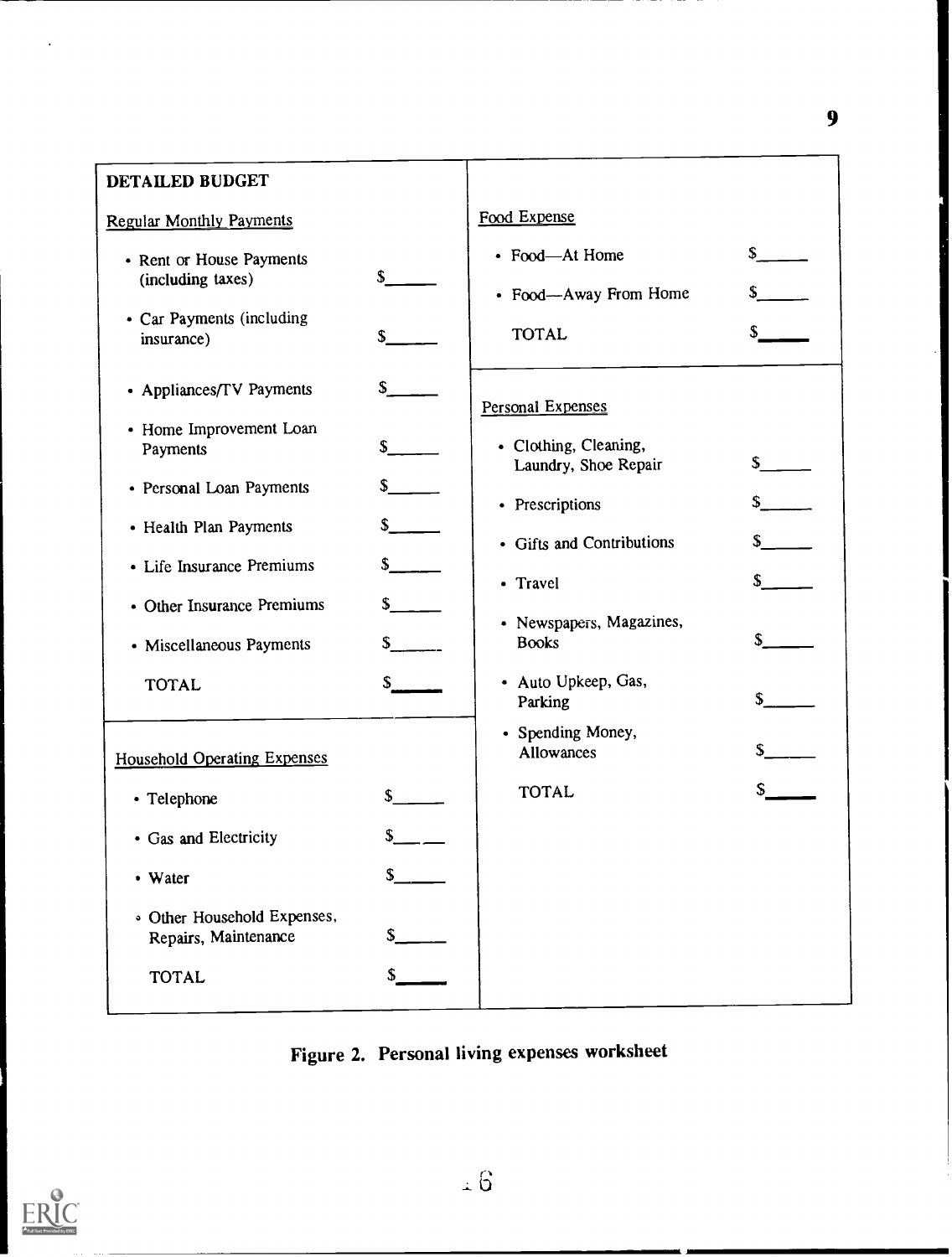### WHAT ARE THE ADVANTAGES AND DISADVANTAGES OF EQUITY FINANCING?

Equity financing in its simplest form involves the owner(s) putting his or her own money into the business. Frequently, a small business is started by one person. The entrepreneur's personal savings that are used are called equity financing. On the other hand, there may be more than one owner, for example partners. One or more partner may use his or her money to get started. If a large amount of financing is necessary, the business may be incorporated and shares of ownership in the business sold to many people. Then, too, there are special companies called venture companies that buy partial ownership in promising new businesses for investment purposes. Let's now examine the advantages and disadvantages of each of these sources of equity financing.

Using personal savings. Many small businesses are started by one person. This entrepreneur is frequently an independent and self-reliant person. This individual is not interested in sharing the decision making, operation, or ownership of the business. Consequently, the small business owner does not share any of the risks either. Equity financing in this situation consists of the personal savings of the entrepreneur. The advantages of the sole owner using personal savings are as follows:

All profits are the sole possession of the owner.

- The amount of money that may have to be borrowed is reduced. In turn, this reduces the amount of interest that must be repaid.
- It may provide the entrepreneur with a high degree of motivation and incentive to succeed.
- It shows good faith and confidence on the part of the owner when applying for a loan or other credit arrangements.

The disadvantages of putting one's personal savings into the business include the following:

- The owner takes the risk of losing what may have taken him or her many years of sacrifice to accumulate.
- The owner may be forced to lower his or her style of living or to make even greater sacrifices.
- The owner may lose future returns that the personal savings may be earning in an alternate interest bearing account or investment.

Involving family and friends. Another source of equity financing is using money invested by family members and friends. The main advantage of involving family members and friends is that the money is usually easy and quick to come by. The arrangement, whether it is an investment or a loan, may be somewhat informal. The money is provided on *good faith*. The entrepreneur may not have pressure exerted from family and friends to meet a certain goal of

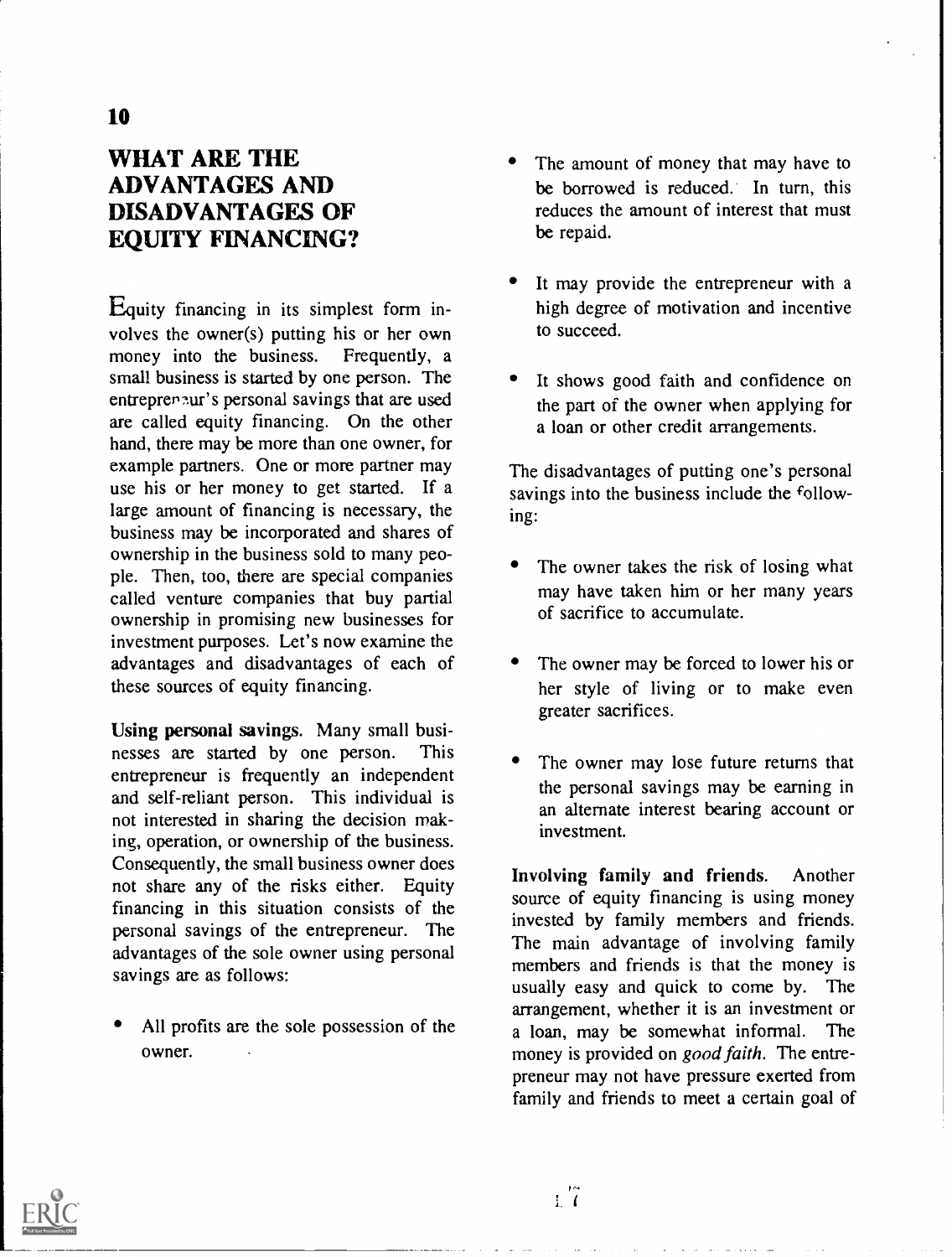return on investment or to pay the money back by a specific date.

The central disadvantage is the potential for business problems to destroy personal relationships. If the money is lost or not returned when promised, hurt feelings, guilt, and anger may turn father against son, brother against sister, or friend against friend. Many financial advisers suggest that money from family and friends not be used unless the business relationship is established separate from the social ties.

Forming a partnership. Two or more persons may form a partnership to start a new business. The formation of a partnership raises questions about who makes the decisions and who is liable for the losses. Arrangements can be made to establish general partners and limited partners. General partners are involved with the day-to-day operations of the business and are liable for the debts of the business. Limited partners are usually not directly involved in operating the business, and their liability is limited to just their investment in the business.

Partnerships may be advantageous because each partner will bring a source of money to the business. Just like the old saying, "Two heads are better than one," two savings accounts are better than one. Also, if each partner's skills complement those of the other, the partners may be more convincing when borrowing money or securing additional investors. On the other side, partners may disagree and have difficulty making decisions. This may interfere with the growth and success of the business.

Incorporating the business. If your new business is in need of a very large amount of cash, forming a corporation and selling shares of stock may be appropriate. In terms of financing the business, this is the corporation's biggest advantage. There are other advantages that deal with legal liability and taxes, too. As with the partnership, the entrepreneur usually loses a certain degree of control and authority when the business is incorporated. Another disadvantage of the corporation is the complexity and costs involved in forming it. Many entrepreneurs are not interested in a legally complicated, long, or expensive process of financing their businesses.

Using venture capital. Another form of equity financing is money provided by venture capital businesses. These are private companies and individuals that specialize in investing money in new and somewhat risky businesses that have potential for returning very large profits. Venture capitalists are very selective about the businesses they choose to finance. Although they may not have limits on dollar investments, venture capitalists may have minimums. This is because they have certain investment return goals. Some small investments would not return enough dollars to make it worthwhile to them. Many venture capital firms exchange their money for common or preferred stock. As partial owners of the business, they may contribute to major decision making, but they normally do not participate in daily operations.

The advantages of using venture capital financing are as follows:

These companies usually have lots of money to invest and they are willing to take certain calculated risks.

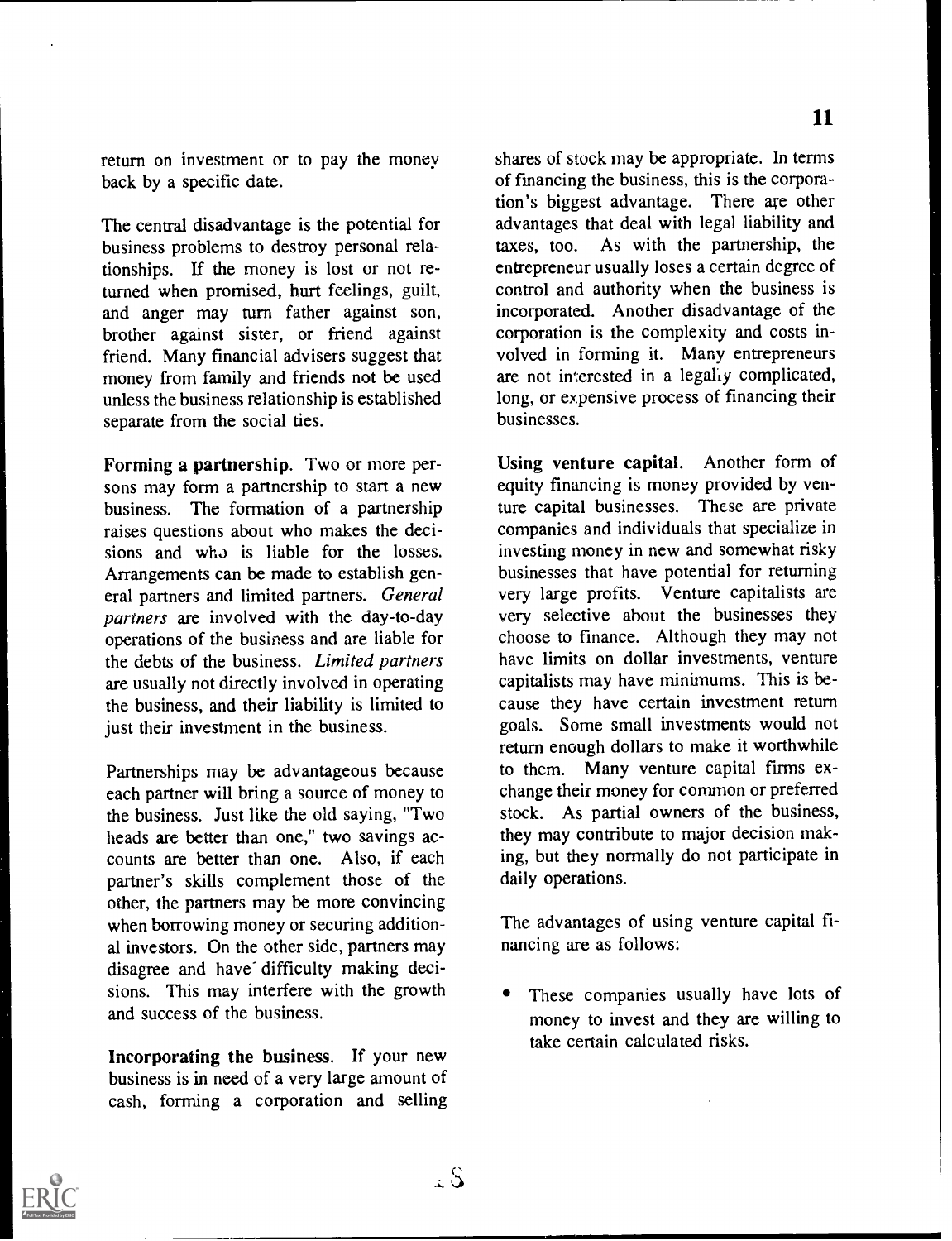- The entrepreneur is normally allowed to venture operate the business independently.
- If the owner needs managerial or additional financial assistance, creative capital businesses may provide it.

The main drawback to venture capital financing is that most small busine ses do not qualify. Because many small businesses do not have a large enough dollar return or profit, venture capital operations tend not to be Also, venture capitalists are looking for sophisticated, creative, and hightechnology businesses that will grow and expand quickly. Again, most small businesses do not fit this pattern.

Working with SBICs. Since many venture capital companies have not been able to meet the financing needs of small businesses, the federal government has decided to help. A law was passed in 1958 that authorized small business investment companies (SBICs). They are private venture capital operations that are eligible for loans from the Small Business Administration. SBICs in turn invest their money in small businesses. A spinoff on the SBIC occurred in 1969, when minority enterprise small business investment companies (MESBICs) were also established. The MESBICs specialize in investing in small businesses in which at least 51 percent of them are owned by ethnic minority entrepreneurs.

SBICs and MESBICs are licensed and regulated by the Small Business Administration. They must have at least \$500,000 of private capital. Then, for every dollar of their own capital, they may borrow \$3 to \$4 from the SBA. SBICs and MESBICs may also make loans to small businesses. Like other

capitalist firms, SBICs and MESBICs exchange their money for some type of ownership in the business. Frequently, they take common or preferred stock.

The obvious advantage of the SBICs and the MESBICs is that they are designed specifically for small businesses, especially those overlooked by many venture capitalists. The other advantages include those previously mentioned for venture capital financing.

Unfortunately, SBICs and MESBICs tend to favor expanding businesses rather than small businesses just getting started. This appears to be their biggest drawback to the aspiring entrepreneur trying to arrange the financing<br>to start a business. Each of the above to start a business. sources of equity financing is in business to make a profit, not to extend financing to less than solid business proposals.

#### WHAT ARE THE ADVANTAGES AND DISADVANTAGES OF DEBT FINANCING?

Debt financing means borrowing the money needed to start the business. Like equity financing, there are several available sources, each having its own advantages and disadvantages. Since an upcoming major section of this unit discusses the various sources of borrowing money to start a business, here the discussion will be limited to the advantages and disadvantages that apply to debt financing in general.

Advantages. Borrowing money to start a business may be easier and quicker than



#### 12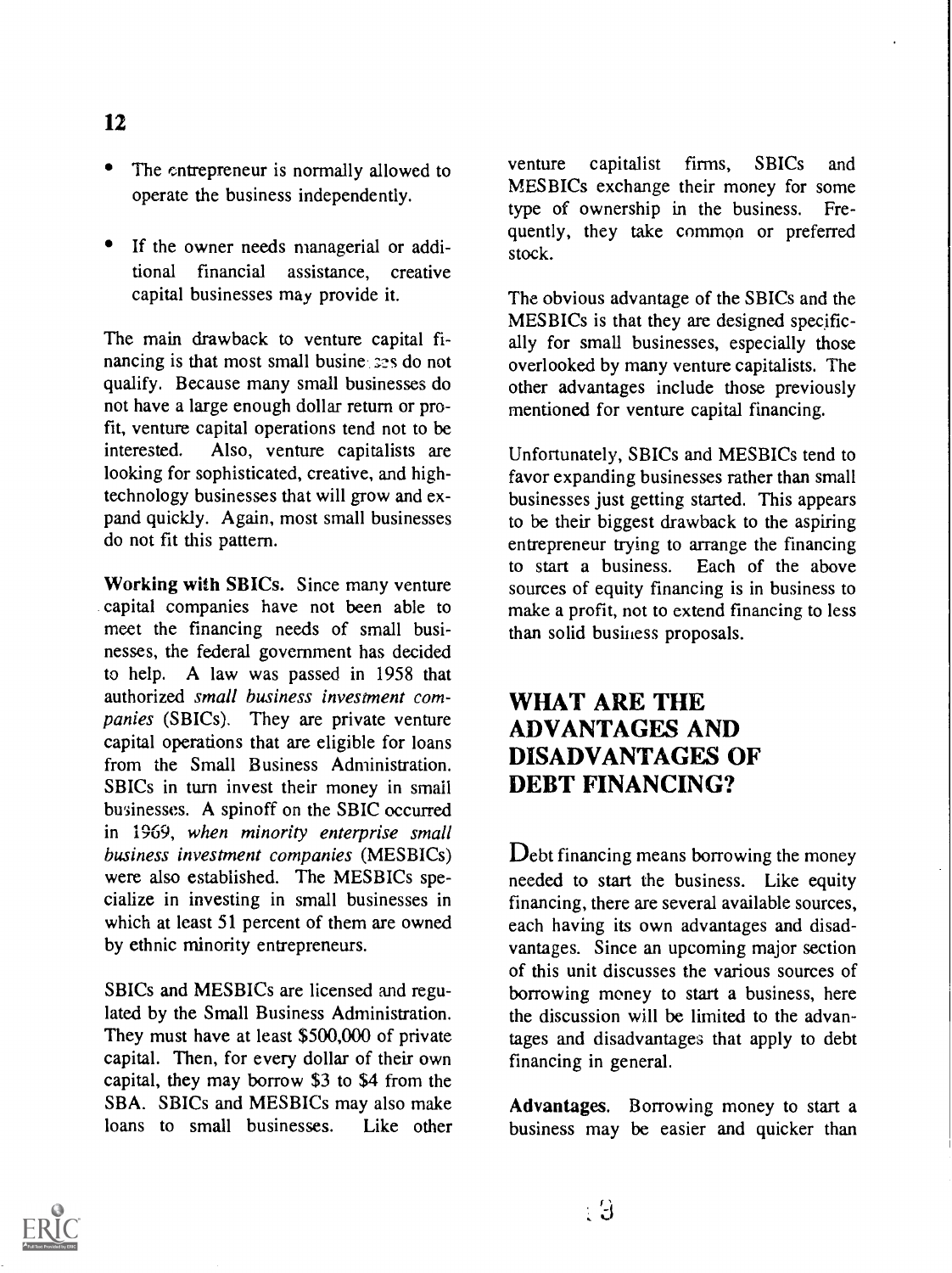using equity capital. Considering that it might take \$30,000 to \$40,000 to get into business, how many years might it take an entrepreneur to save that much? If you were looking for a partner to share in raising the equity financing, you would be very selective and careful to find just the "right" person. You may be sharing your "dream," and you will be sharing ownership and control. It may take a long time to find this person, and sometimes it is desirable not to find a partner. Some entrepreneurs cannot work successfully with a partner. Borrowing may be the only means of raising the money needed. Fortunately, getting a loan approved is a relatively short process. For example, a bank can usually make a lending decision<br>within a few weeks after a completed loan **Disadvantages.** within a few weeks after a completed loan application package is presented. It will normally take you much longer to develop the business plan and loan application package (at least several months).

Many loans provide for repaying the money at some later time. This allows the borrower the luxury of using the money now, when it is needed. It can then be paid back when the owner is in a better financial condition to do so.

The owner of a small business may actually be able to save money by borrowing. Although this may sound contradictory, it is true. For example, if you found a real bargain in purchasing inventory, and the amount you saved by buying it now exceeded the cost of borrowing, you would actually come out ahead. Another example might be borrowing the money to buy a piece of equipment that is more efficient and productive. In the long run, this equipment would save you more than enough to make up for the borrowing costs. If your profits will expand at a greater rate by borrowing than they would without borrowing, it is advantageous to see a lender.

Another advantage to borrowing is that the interest and other costs are tax deductible as legitimate business expenses. Since these interest expense deductions reduce the amount of tax owed, they are in effect partially offsetting themselves. Hence, the real cost of borrowing is less than the actual dollars paid in interest. Inflation is another factor to consider when considering borrowing costs. During inflationary times, loans are paid back with "cheaper" dollars. The dollars borrowed actually bought more than the dollars will that are being paid back.

Although debt financing has its positive points, it has its drawbacks, too. The most obvious disadvantage is cost. The *prime interest rate* is what the biggest, best, an<sup>1</sup> safest business customers pay.

Unfortunately, most small businesses do not fit into this category. Many entrepreneurs are faced with interest rates several points above the prime rate. For example, prime may be at a 9 percent rate of interest, however a small business might face 4 points over prime, or a 13 percent interest rate. Therefore borrowing can be very expensive.

Borrowing can become the habitual stopgap measure that is always the easy answer to cash management problems. Many businesses have failed because they borrowed more money than could be repaid. When you take a loan, you are assumiug that future profits will allow you to repay the loan with interest. That, of course, is a calculated risk.

Obviously, lenders are careful to ensure that loan applicants are good risks. Therefore, entrepreneurs may have to share private and

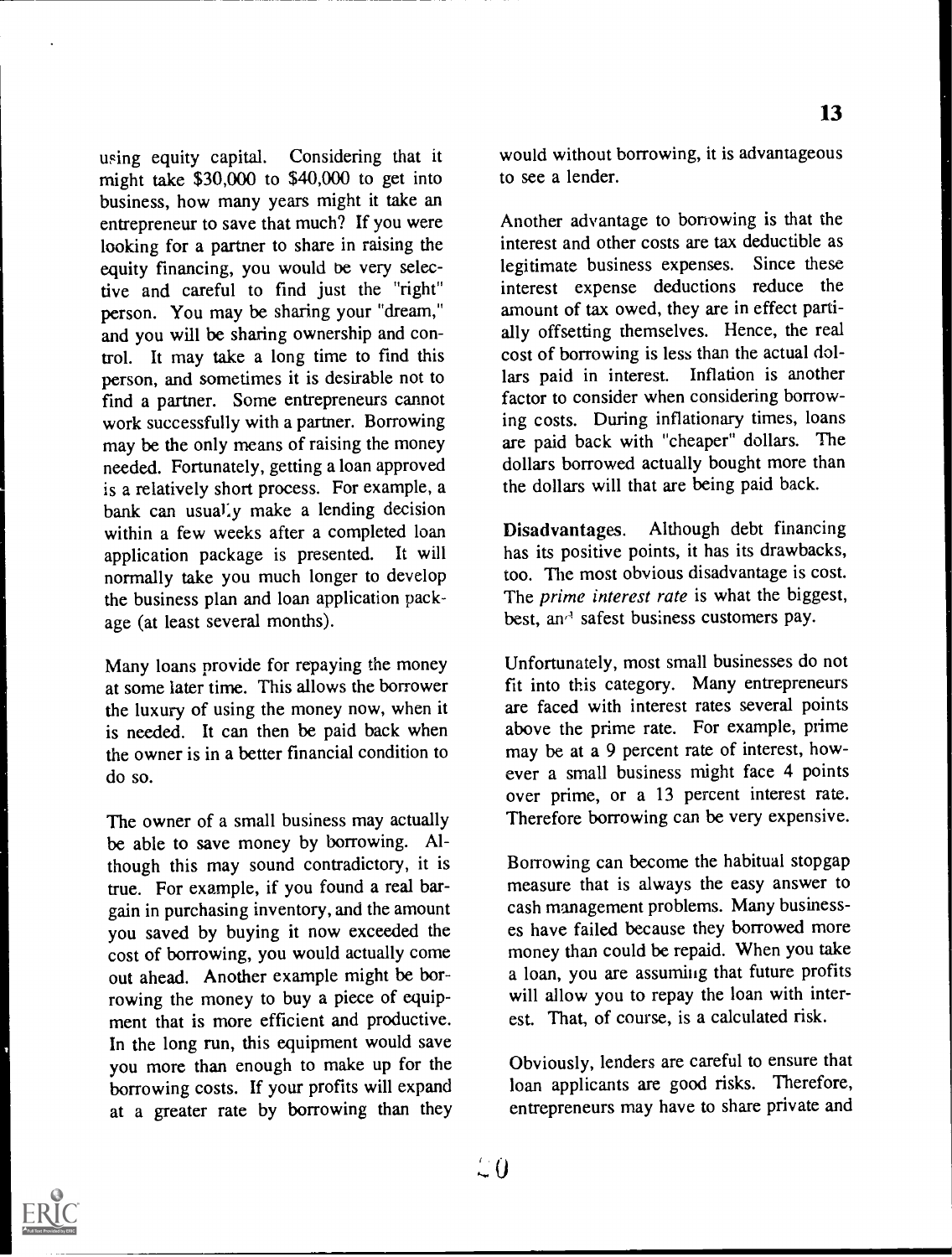#### 14

confidential financial and business information. Some small business owners find this distasteful. However, this is part of the price of borrowing.

Another disadvantage to borrowing is accepting the limitations of the lender's agreement. Most lenders will attach "strings" to the money they loan. That is, the lender will place loan limitations and restrictions on the borrower. The limitations and restrictions are known as covenants. Negative covenants set out what the borrower cannot do without prior approval of the lender. An example might be borrowing additional money while increasing the total debt. Positive covenants, on the other hand, include what the borrower must do. These usually include maintaining adequate insurance coverage and filing periodic financial statements with the lender. Some entrepreneurs may view these covenants as infringements on the operation of their businesses. Business owners are usually expected to sign a personal guarantee for any loan, pledging personal assets to back up the loan.

#### WHAT ARE THE ADVANTAGES AND DISADVANTAGES OF OTHER FINANCING SOURCES?

If you become involved with a franchised business, you may receive considerable financial assistance. Since it is a form of debt financing or borrowing, the advantages and disadvantages of each correspond. Basically, this means that you must pay back the money borrowed with interest and must operate the business within the restrictions of the franchisor. In exchange for this, you will be able to arrange the financing of your new business.

Trade credit is similar to debt financing, too. For the most part, trade credit is credit that suppliers provide their customers. Inventory and equipment are frequently purchased this way. The advantage, of course, is that you can obtain the inventory you need to generate sales, without paying for it right away. The cash that the sales bring in can then be used to pay the supplier. Trade credit, like other borrowing, implies payment of interest or foregoing the "cash" discount on purchases.

Once a business is started, another way to raise cash is to sell the accounts receivable. Companies specializing in buying another business's accounts receivable are called factors. Since factors pay cash for accounts that may not be paid for several weeks or months, they pay less for them than their actual face value. This, of course, is the disadvantage of dealing with factors. Yet selling accounts receivable is a relatively quick and easy way of raising cash without borrowing, especially for companies seeking to grow rapidly.

Finally, consider cost reduction as an alternate financing source. Every dollar you save from start-up and operating costs, reduces the amount of financing required and also the various costs and disadvantages associated with obtaining the financin $\infty$  Cost reduction often prepares you for future growth by assuring that your business has the necessary financial controls in place to operate in a cost-effective manner. This will ensure future financing as well as an efficient current operation.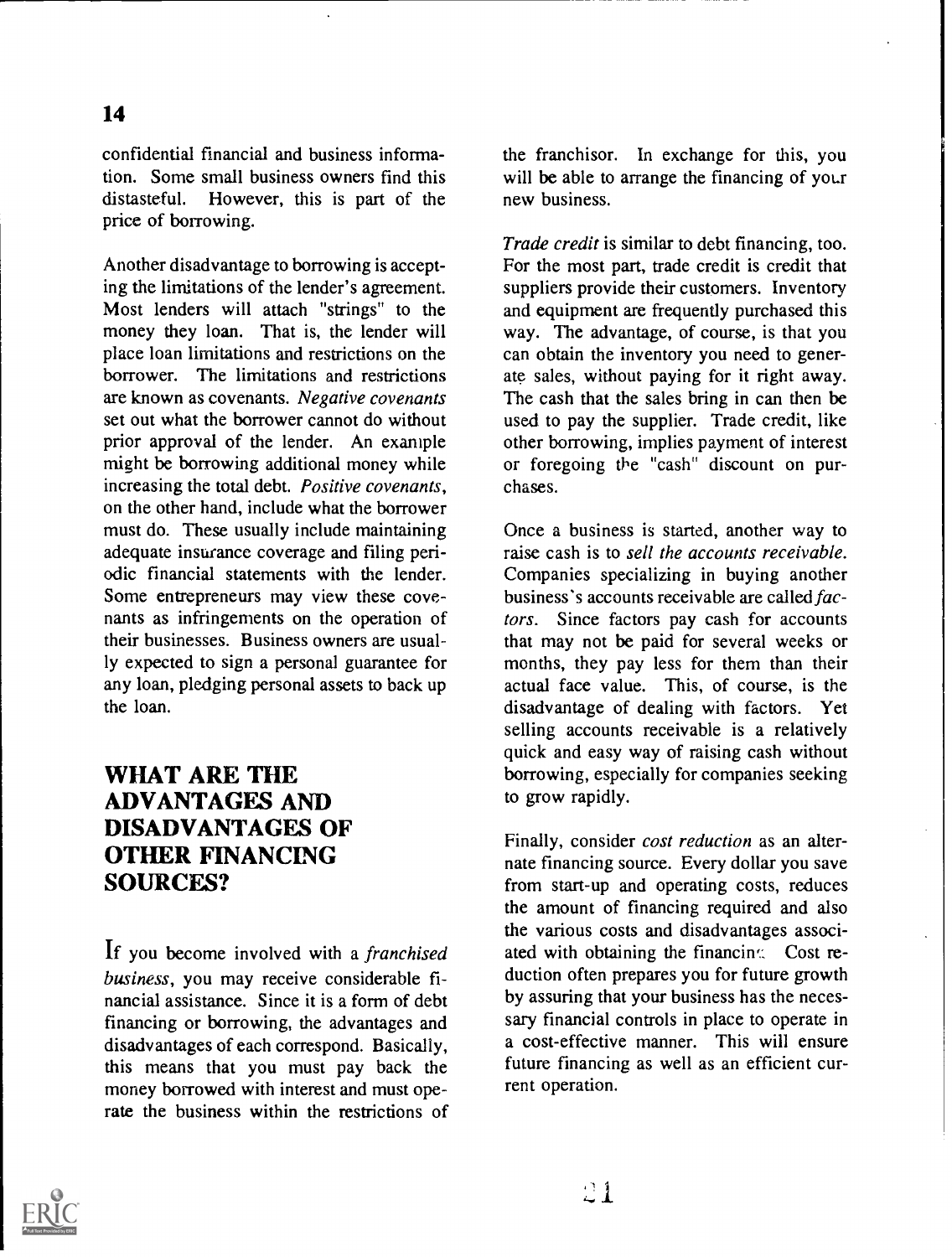Examples include the following:

- Securing used equipment and start-up furnishings
- Bargaining for the most favorable lease and supplier terms
- Rigorous control of direct expenses such as travel, postage, long-distance telephone calls, and office supplies
- Aggressive pursuit of accounts receivable collections
- Effective management of accounts payable to maintain both a solid credit rating and to take advantage of appropriate discounts

Figure 3 offers a summary of the advantages and disadvantages of equity and debit financing.

### WHAT ARE THE DIFFERENT TYPES OF LOANS FOR FINANCING A NEW BUSINESS?

Generally speaking, there are three major types of loans.

Short-term loans must usually be repaid within I year. They ordinarily satisfy some immediate, temporary, or seasonal need. For example, prior to your busy season, you may need additional cash to purchase extra inventory for the increased demand you soon will have. Because the length of the loan is short, the amount of interest that must be paid is small compared to other types of loans. Also, since the risk to the lender may be limited, short-term loans normally are less expensive. Different types of lenders provide different types of short-term loans.

Intermediate-term loans usually last from 1 to 5 years. This type of loan may be used to buy new equipment, replace long-term indebtedness, or expand the business. It will be more costly than short-term credit.

Long-term loans normally are set up for more than 5 years. They are used to get the business started, purchase or construct facilities, buy real estate, or obtain expensive assets that may take several years to pay off. Like the other types of loans, long-term credit is offered by different types of lenders under a variety of terms for assorted purposes.

It is critical for you to plan for the timing of your need for funds and discuss anticipated future needs with your banker or other lender now, not just before you need the funds.

When examining the different types of lenders and the loans they make, keep in mind that the best sources and type of loan depends on the purpose for which the money will be used. It is important to consider the intended purpose of the money, the characteristics of the available financing, and your ability to repay before you commit yourself to borrowing.

Loans are made by both commercial and government lenders. As a general rule, there are more sources of commercial money than government money, but government sources usually charge less than the commercial

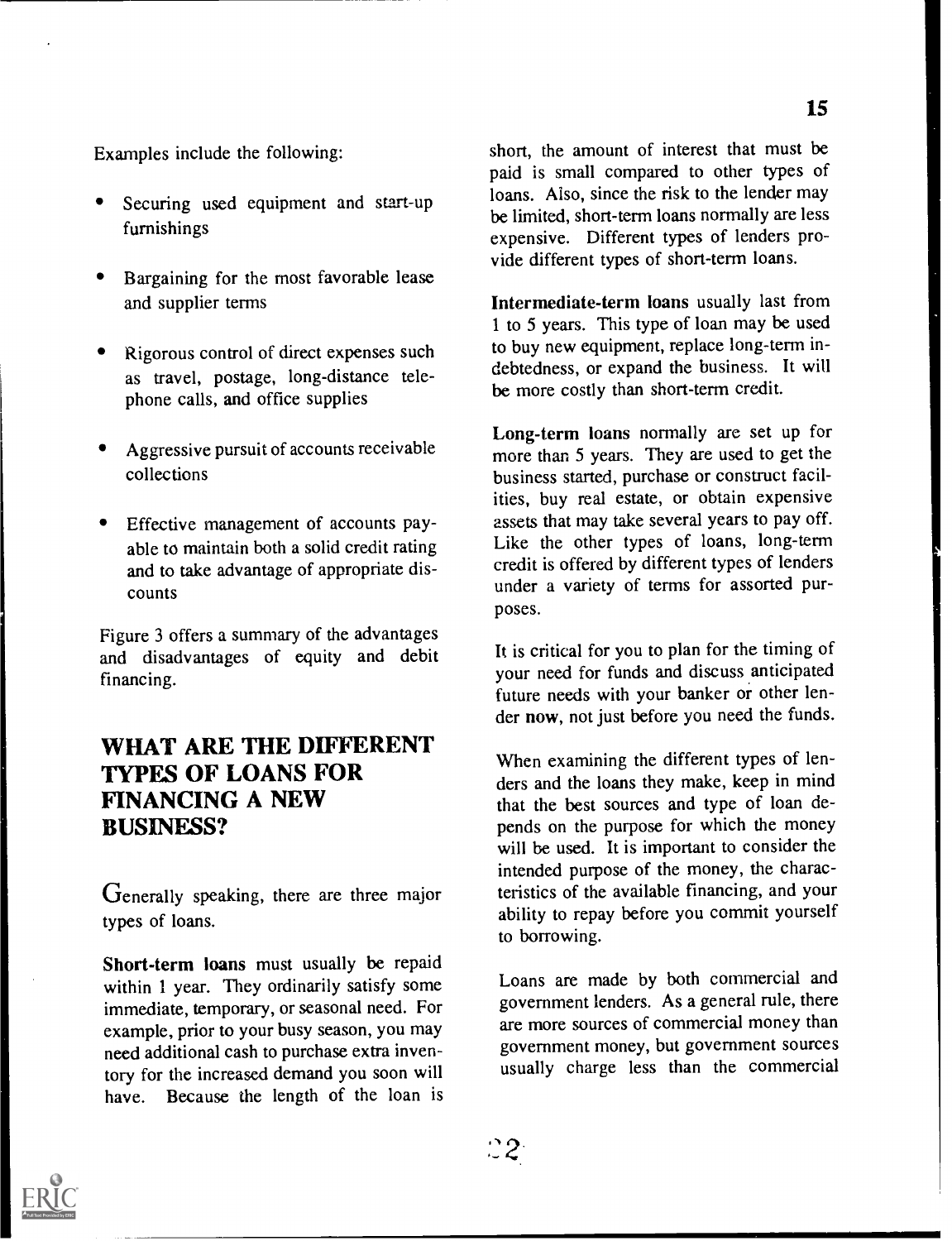16

| <b>Types of Financing</b>                               | <b>Advantages</b>                                                                                                                                                                                                                                                                           | <b>Disadvantages</b>                                                                                                                                                                                                                                           |  |
|---------------------------------------------------------|---------------------------------------------------------------------------------------------------------------------------------------------------------------------------------------------------------------------------------------------------------------------------------------------|----------------------------------------------------------------------------------------------------------------------------------------------------------------------------------------------------------------------------------------------------------------|--|
| I. EQUITY FINANCING                                     |                                                                                                                                                                                                                                                                                             |                                                                                                                                                                                                                                                                |  |
| A. Using personal savings                               | i. Keep all of the profits<br>2. Reduce amount of debt<br>3. Risk of loss provides motivation to suc-<br>ceed<br>4. Shows good faith to any potential lender                                                                                                                                | 1. Chance of loss<br>2. May force personal sacrifices<br>3. Loss of return from use of savings                                                                                                                                                                 |  |
| B. Involving friends and family                         | 1. Easy and quick source of cash<br>2. Less pressure and restrictions<br>3. Informal arrangements                                                                                                                                                                                           | 1. Risk of destroying personal relation-<br>ship<br>2. May encourage unwanted involve-<br>ment in the business                                                                                                                                                 |  |
| C. Forming a partnership                                | 1. Brings in more cash<br>2. May be able to borrow more<br>3. Share financial risks                                                                                                                                                                                                         | 1. Give up part of profits<br>2. Give up part of the ownership                                                                                                                                                                                                 |  |
| D. Incorporating the business                           | 1. Raise large amounts of money<br>2. Share financial risks<br>3. Reduce legal liability<br>4. Tax savings                                                                                                                                                                                  | 1. Give up part of profits<br>2. Give up share of control and owner-<br>ship                                                                                                                                                                                   |  |
| E. Using venture capital                                | 1. Large amounts of money available<br>2. Money available for calculated risks<br>3. Maintain control and operation of busi-<br>ness<br>4. Additional assistance usually available                                                                                                          | 1. Most small businesses don't qualify<br>2. Must give up part of ownership of<br>business                                                                                                                                                                     |  |
| F. Working with SBICs                                   | 1. Set up specifically to help small business<br>2. Provide loans<br>3. Special assistance for minority busi-<br>nesses<br>4. Other advantages applicable from ven-<br>ture capital                                                                                                         | 1. Favor expanding business vs. starting<br>businesses                                                                                                                                                                                                         |  |
| II. DEBT FINANCING<br>(Includes all forms of borrowing) | 1. Relatively easy and quick to obtain<br>2. Maintain control and ownership of the<br>business<br>3. Repay at more advantageous time<br>4. May actually be able to save money<br>5. Interest and other costs are tax deduct-<br>ible<br>6. Inflation allows repayment in cheaper<br>dollars | 1. Interest costs are expensive<br>2. Risk that future profits will cover<br>repayment<br>3. Easy to abuse and overuse<br>4. Must share financial and other confi-<br>dential information<br>5. Lender may impose limitations or re-<br>strictions on borrower |  |

Figure 3. Summary of advantages and disadvantage. of equity financing

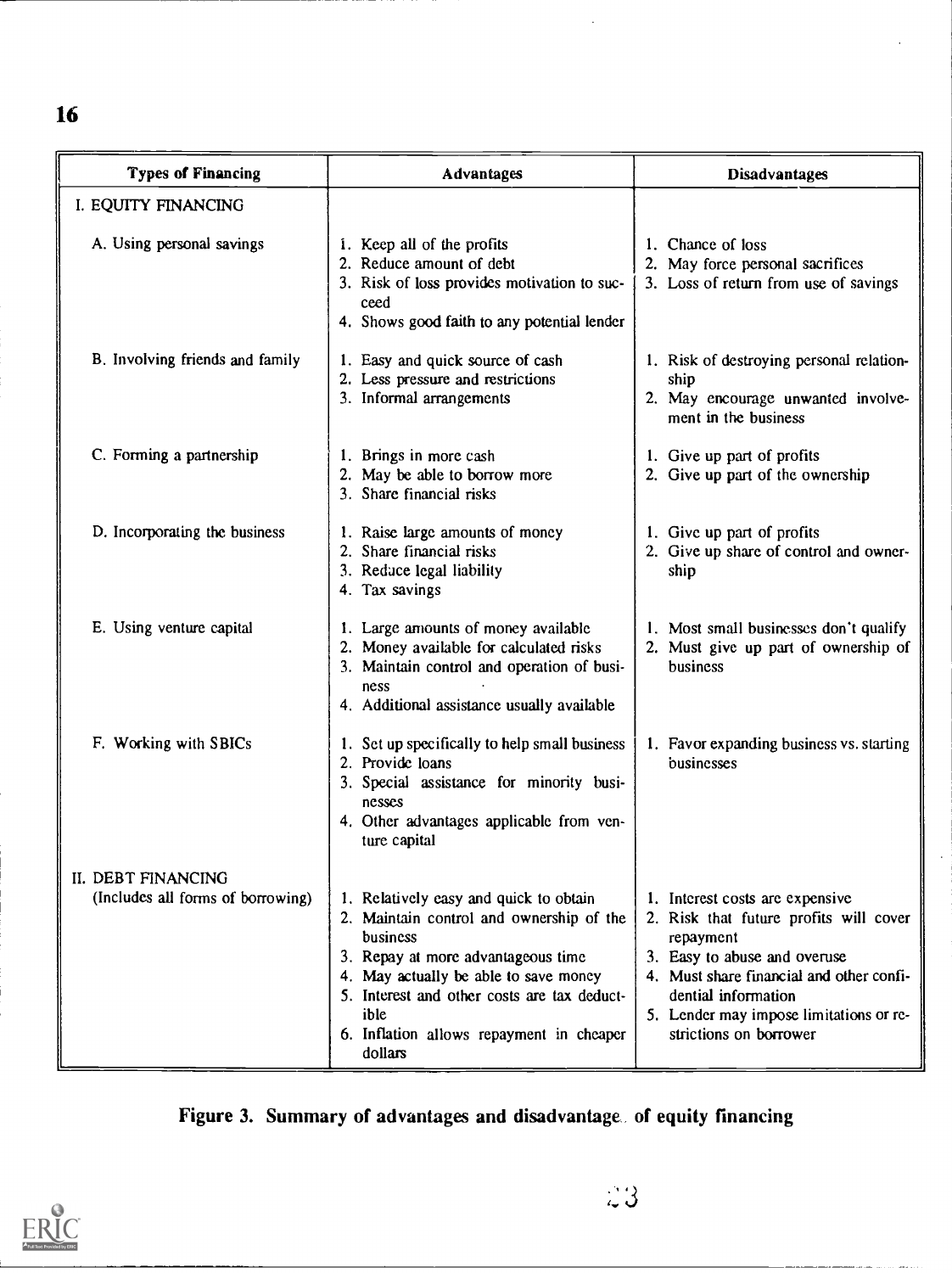sources for the use of the money. Each source has its own special loans, credit terms, and pros and cons.

The commercial lenders discussed in the following pages include

- banks,
- credit unions,
- commercial finance companies,
- consumer finance companies,
- life insurance companies, and
- savings and loan associations.

The government sources of borrowing presented in this section include-

- The Small Business Administration,
- The Economic Development Administration,
- The Farmers Home Administration, and
- The Bureau of Indian Affairs.

Other types of financing that you need to explore include

free professional business counseling as you set up your business and

business incubator services that include discounted space, shared resources and equipment, and clerical services.

#### WHO ARE THE COMMERCIAL LENDERS?

**Banks.** Conservative by nature, banks make a large number of assorted loans to small business owners who have been carefully screened. Like other commercial lenders, banks must make money by lending money. Therefore, they scrutinize small. business borrowers very carefully before agreeing to make them loans. In reviewing small business applicants, bankers are keenly interested in the owner's personal credit history, management skill, and ability to repay. They also consider the financial position of the business, its expected profits, and its chances for growth and success.

The interest rates charged by banks for small business loans are based upon several factors. They use the money of depositors and the funds they borrow in the money market. Therefore, the cost of the money they use affects the rate they charge. Short-term loan rates tend to fluctuate, depending upon supply and demand in the marketplace money market. You need to be aware that the rate you planned for in your initial financial plan will not always be  $av$ . able when you actually use the money. A fairly accurate gauge for short-term borrowing is the prime rate. The prime rate is the level of interest that is charged for the most reliable and trustworthy large businesses. Although most small businesses do not qualify for the prime rate, its increase or decrease generally

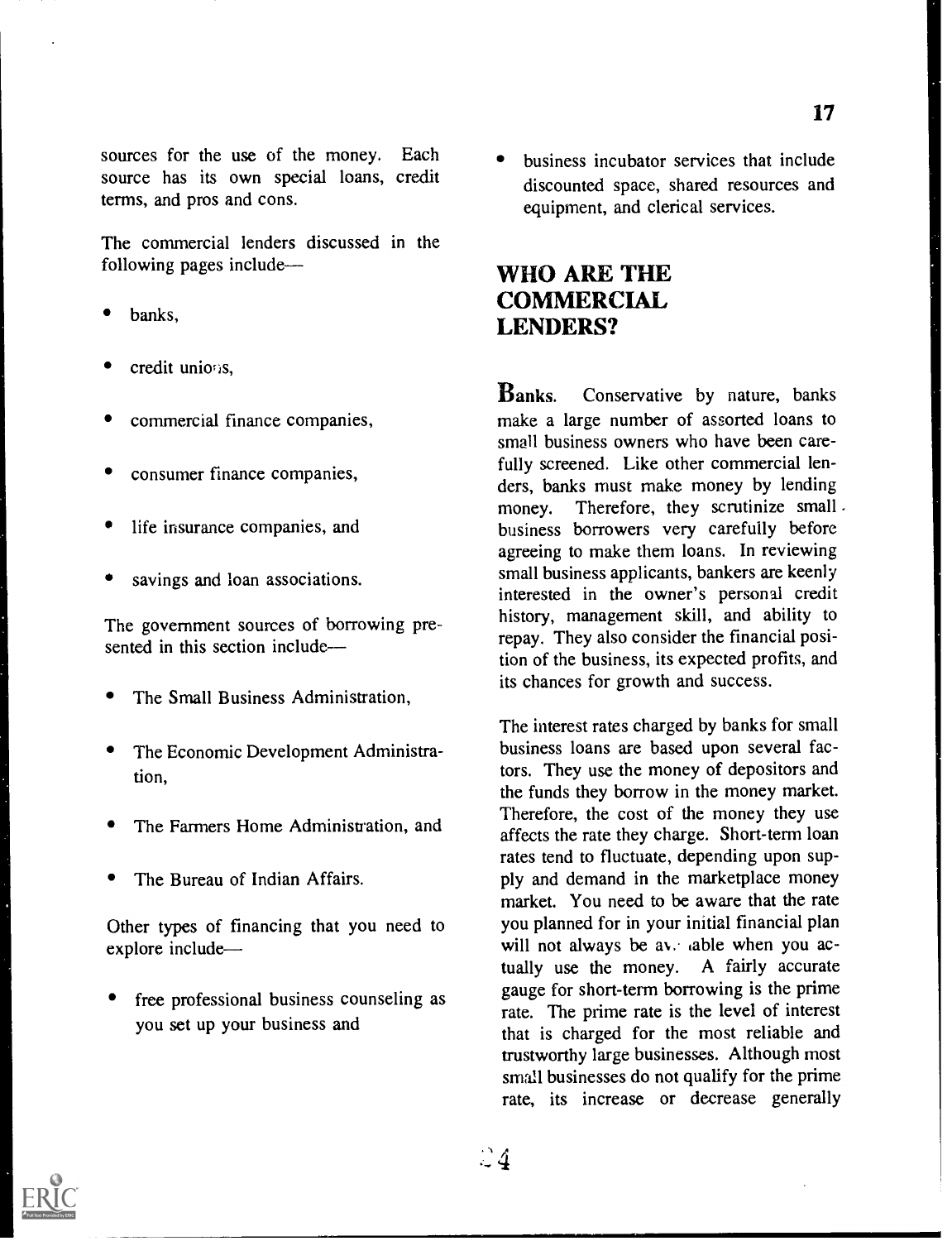parallels the interest charges for the more expensive small business loans.

Another factor that affects the cost of borrowing money is the degree of risk that the loan may not be repaid. Time is one variable. The risk of default is greater when there is a long loan period. The stability and strength of the business is another variable. Established businesses with proven credit worthiness are better risks than new and untested small businesses.

Loans to small businesses may be secured or unsecured. A secured loan is one in which the borrower has pledged some type of asset that will be forfeited if the money is not repaid. This pledged asset is called *col*lateral. It may be any number of items that have value and may be exchanges for money. The following are frequently used forms of collateral that small businesses use:

- Personal savings
- Accounts receivable
- Life insurance
- Real estate
- Chattel mortgages
- Trust receipts
- Warehouse receipts

Personal savings may be assigned to a bank as security for a loan. Some banks will only loan on a dollar-for-dollar arrangement. This means, for example, if you have \$5,000

in savings, the bank will lend you \$5,000. This obviously is a very safe loan and it is one that is simple to arrange.

The money that is owed you by your customers may also serve as collateral. These accounts receivable may be paid to you, and you in turn send payment to the bank. Or the accounts could be notified to return their payments directly to the bank. This is another common method that small businesses use to secure loans.

If your life insurance policy builds cash value, you may be able to use it as collateral, too. To do this you must assign the policy's cash value to the bank. If you, the policyholder, were to die prior to repayment of the loan, the bank would be paid out of the proceeds of the policy before your beneficiary would be paid. Before using the cash value of your insurance policy as collateral on a bank loan, compare the interest rates charged on the proposed bank loan with your insurance company's. Frequently, the life insurance company charges a lower rate of interest than banks do, and you would save on the amount of interest that must be paid by borrowing directly from the insurance company.

The next two types of collateral are similar. The real estate or property you own can serve as security for the repayment of a loan. You may assign an interest in the property through a mortgage. The mortgage is the legal document that established a lien on the property. A chattel mortgage is like a real estate mortgage, except the property involved is personal property, instead of real property (and or buildings). The personal property that is pledged as security for small business loans is usually some type of large piece of equipment used in the business. A

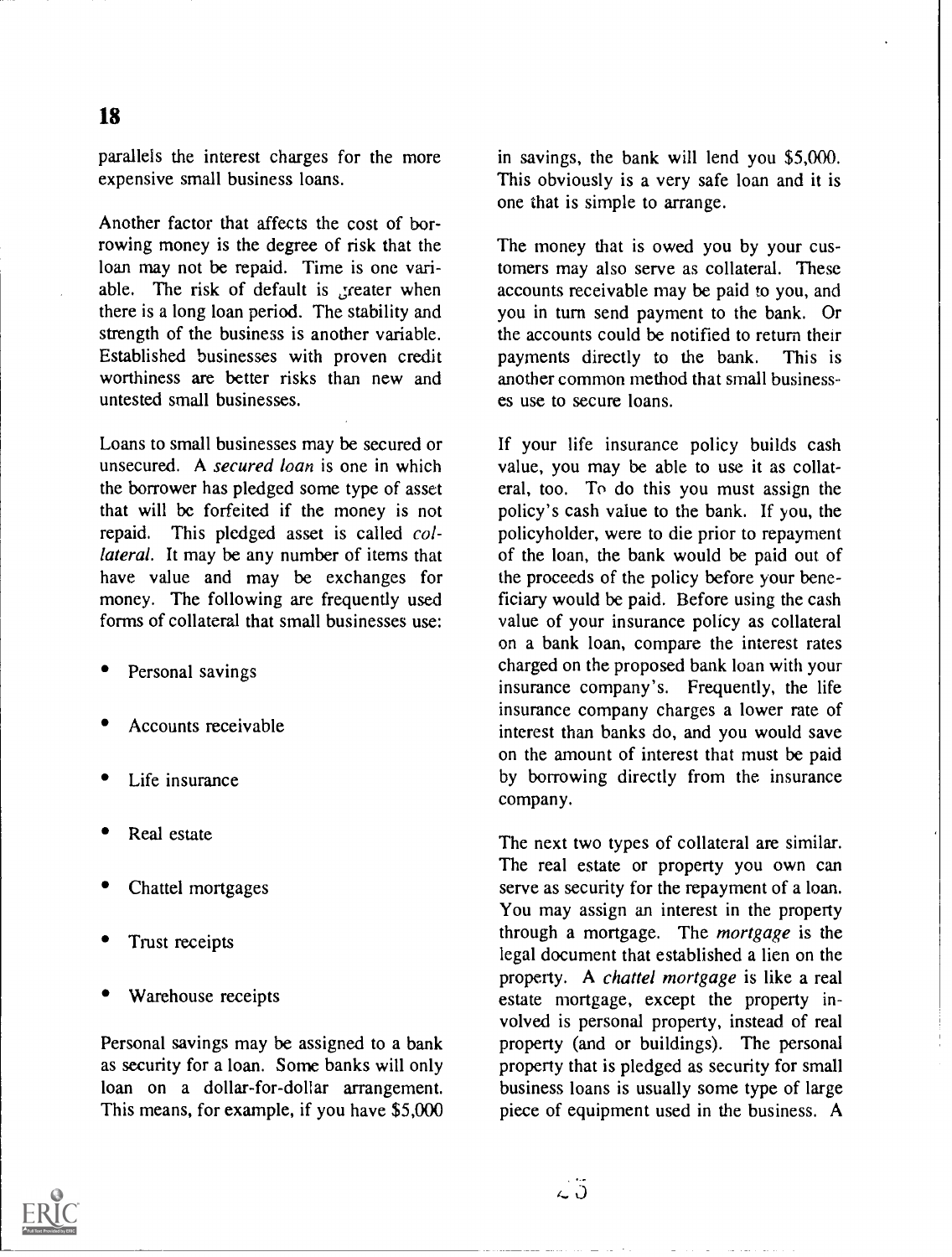pizza restaurant might, for example, pledge its ovens. If the loan is not repaid, the ovens would be taken by the bank and sold to recover the money that was lent but not repaid.

A trust receipt is like a chattel mortgage. It is mainly used by retailers to buy big-ticket merchandise for their inventories. A small appliance store owner may borrow the money to buy ". V sets, microwave ovens, refrigerators, and other items with a trust receipt. This is the document that identifies the merchandise, usually by a serial number, that you have in stock. When you sell the merchandise, you repay the bank.

An *unsecured loan* is made without putting up collateral. It is frequently called a signature loan. A borrower's excellent credit rating, including previous satisfactory loan experience, may promote a bank to make a signature or unsecured loan. The amount of money that may be borrowed on an unsecured basis depends upon the credit worthiness of the entrepreneur. However, such loans are usually relatively small.

When a small business has developed a good credit rating and established a positive working relationship with a bank, it may be possible to set up a line of credit. This is an ongoing loan that is used, repaid, used, and<br>repaid continually. The small business The small business owner does not reapply each time additional money is needed as long as the credit limit has not been reached. A line of credit is used commonly with inventory financing.

Commercial finance companies. Banks, because of their conservative nature, turn down the loan request of many new small businesses trying to get started. Commercial finance companies are usually willing to take on some of the risks that banks reject. This is because they usually charge higher interest rates and, in a sense are willing to take a chance to earn a larger profit. As a business that specializes in making commercial loans, the commercial finance company is keenly interested in the quality of the borrower's collateral. Inventory, equipment, and real estate are three forms of collateral most frequently accepted.

Short-term accounts receivable financing and intermediate 2- to 5-year loans backed by equipment as collateral are the two most commonly used loan arrangements provided by commercial finance companies. However, longer-term mortgages are written for commercial and industrial real estate. To compete with banks, some commercial finance companies make partially unsecured<br>long-term loans of un-to-10 years. Of long-term loans of  $up-to-10$  years. course, this type of loan would probably not be available to the entrepreneur looking for money to get the business started. Loans from commercial finance companies normally do not take as much financial information about the business or as much time as bank loans do.

If an entrepreneur cannot obtain a commercial loan, some financial institutions offer personal loans that can be used for starting a business. Credit unions, consumer finance companies, savings banks, and life insurance companies provide personal loans that can be used for business purposes.

Credit unions. Although credit unions operate for the personal savings and loan needs of their members, they do make loans for starting a business. Personal loans may be secured or unsecured, but they are usually short-term or intermediate-term. To obtain a loan you must be a member of the credit

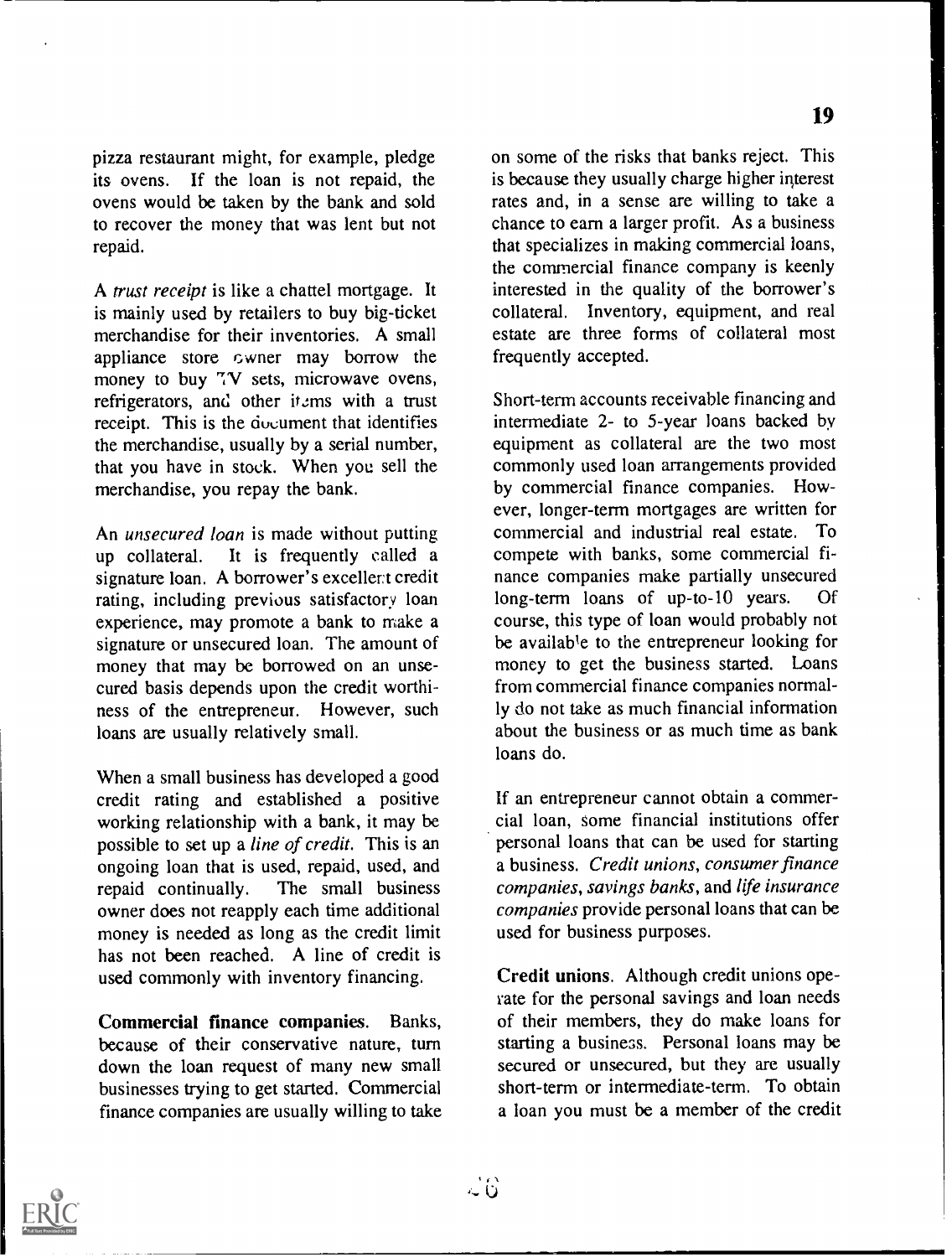union. The entrepreneur should look at the credit union as a limited source of business financing. The credit union might be advantageous for obtaining a small loan with a reasonable interest rate that can be used with other loans and financing to start a business.

Consumer finance companies. If you have personal property (car, camper, or boat) or real estate (house) that you would pledge as collateral, you might be able to borrow money to start your business from a consumer finance company. They may lend you from \$30,000 to \$50,000 for up to 15 years if your security warrants it. However, since consumer finance companies usually are willing to take risks that banks and commercial finance companies will not take, they charge higher rates of interest. Besides considering the higher rates when thinking about starting a business with money borrowed from a consumer finance company, contemplate, too, the risk of losing your collateral if you default on the loan. What would you do if you mortgage your home to the consumer finance company and then the business failed? You might be forced to sell your home or have it taken from you through foreclosure to pay back the loan.

Life insurance company loans. Life insurance policies that build cash values may be used for borrowing money. This is usually a standard part of the life insurance contract. Because the cash value of the insurance policy is based upon cash that the policyholder has already paid in, there is very little risk for the insurance company to assume. Thus, these loans are relatively easy to get and at interest rates substantially below the prime rate. The money may be used for personal or business reasons.

Life insurance companies also make mortgage loans for commercial or industrial real estate. However, these mortgages are usually for very substantial projects that only large businesses would be undertaking. Many small businesses would not qualify for such a loan.

Savings and loan associations. Besides making loans so people can buy homes, savings and loan institutions also make commercial and industrial property loans. Savings and loan associations tend to be as conservative as banks.

They will analyze the entrepreneur's personal and business financial situation. Savings and loan associations will usually not make a loan unless the business's profits will be adequate to repay the money. They will also make personal loans that may be used for business purposes, as in "home equity" loans at quite low interest rates for long terms. However, as personal loans, the savings bank does not invest the time to review the repayment ability of the underlying business venture. In a sense your personal credit history and equity in a home, may lead you into dangerous territory without a second opinion from a conservative loan officer.

#### WHAT ARE THE GOVERNMENT SOURCES OF LOANS?

The Small Business Administration (SBA) was created by the Congress to serve as the advocate for small business. The SBA provides counseling, managerial, and financial assistance. Other federal agencies, including

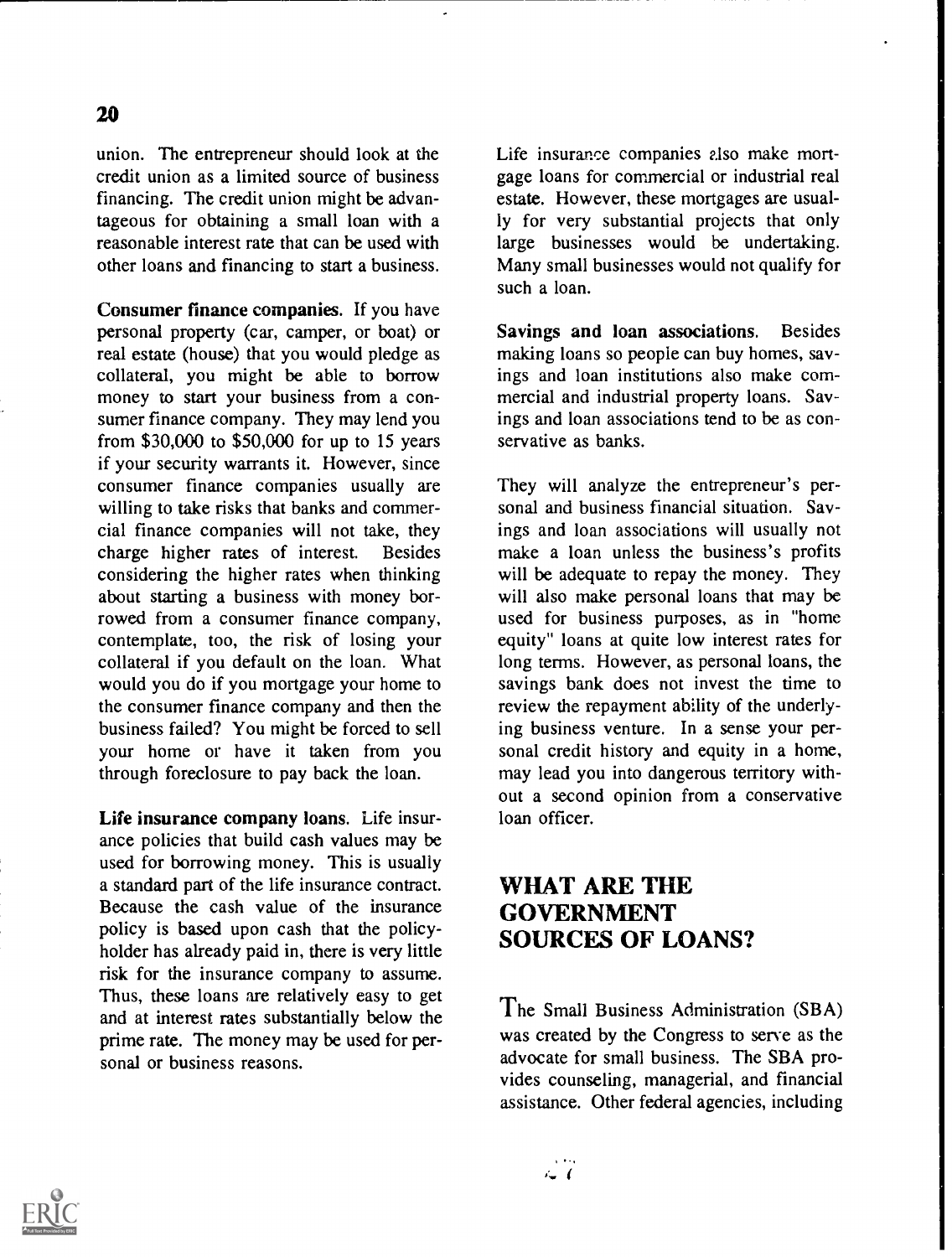the departments of commerce and agriculture, have or have had programs to assist small business owners financially.

It is important to keep in mind that the SBA and other governmental loan programs may change periodically. The annual budgeting process may add to and take away from these financial assistance programs. Therefore, for current information you should contact your closest SBA district or branch office.

The Small Business Administration defines small business as an independently owned and operated firm that is not dominant in its field. To be eligible for SBA loans, small businesses must meet certain size standards. These vary according to the industry but almost all start-up businesses will qualify on the size standard.

The SBA loan program is available to those small businesses that cannot borrow from commercial lenders under reasonable terms. There are two types of basic or regular business loans. Almost all SBA loans are guaranteed loans. With this type, the SBA guarantees up-to-90 percent of the loan that a bank or private lender makes. The other type is the direct loan. In this case, the SBA actually lends the money to the small business. On direct loans the maximum is \$150,000. The maximum loan is \$750,000 on the guaranteed SBA loans. It is critical to recognize that SBA loans are almost always made in cooperation with local commercial banks. For this reason, you always need to develop a positive relationship with your local banker.

Besides its regular loan programs, the SBA also sponsors special financial assistance. i

Some examples of these specific programs follow.

- Physical Damage Natural Disaster Recovery Loans may be used to repair or replace damages caused by hurricanes, floods, and other natural disasters.
- Economic Injury Natural Disaster Loans may be used for working capital and to pay bills that could have been met had the natural disaster not happened.
- Small General Contract Loans provide short-term financing to small construction businesses.
- Pollution Control Financing allows the use of federal tax-exempt industrial revenue bonds to pay for pollution control systems.
- Economic Opportunity Loans are available to minorities who are at a social or economic disadvantage, Vietnam-era veterans, and those people handicapped physically.
- Seasonal Line of Credit Guarantees provide short-term financing to handle seasonal increases in business.
- Surety Bonds guarantee up-to-90 percent of losses incurred under bid, payment, or performance bonds issued to small contractors.

The interest rates on SBA loans vary. On the direct loans, the rate is based upon what it costs to borrow money from the government. This is less than commercial interest

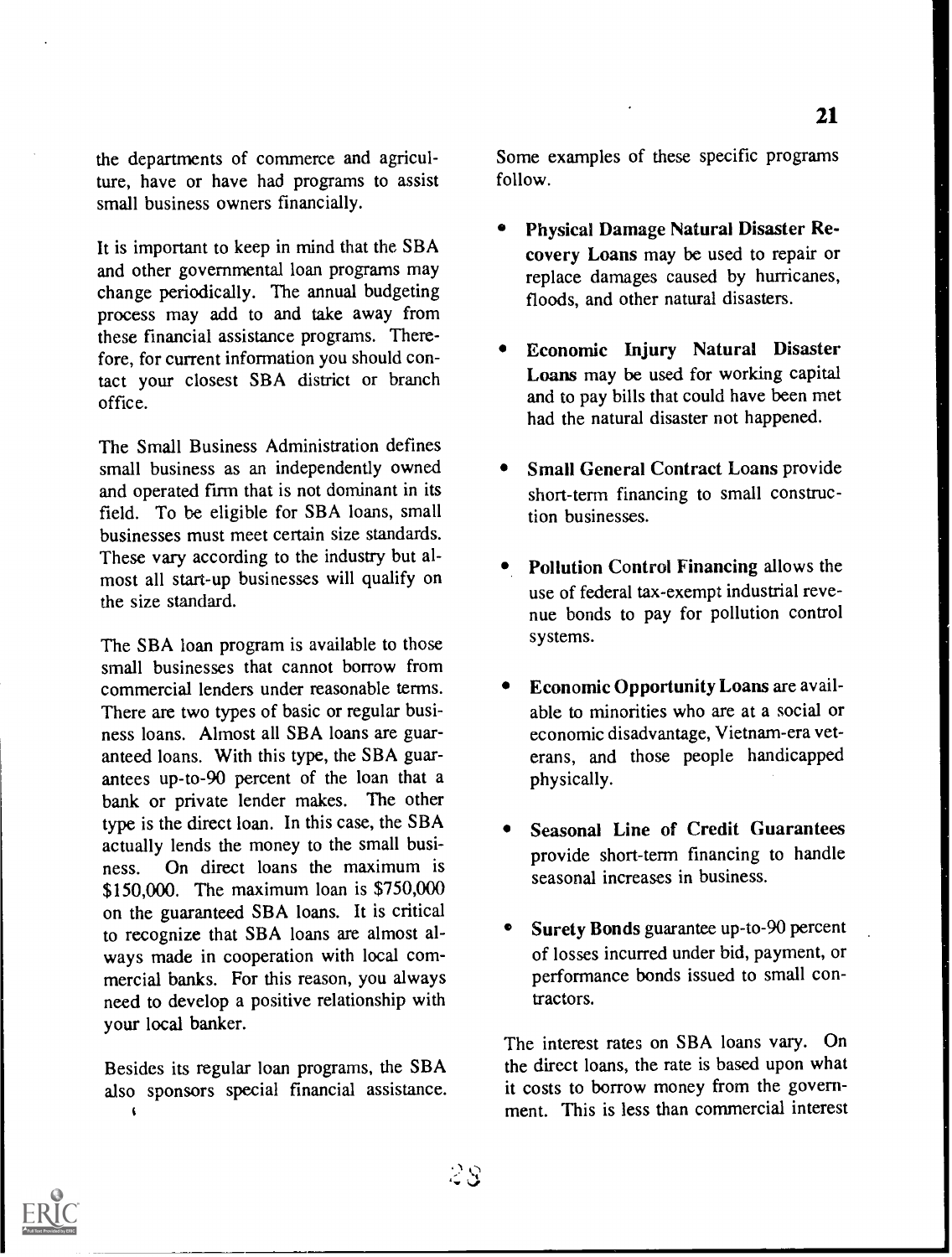rates. The interest rate on guaranteed loans is based on local market conditions and will vary.

Other government agencies provide financial assistance to small businesses. The U.S. Department of Commerce provides both guaranteed and direct loans to businesses in high-unemployment and low-income areas. The Economic Development Administration handles this program. In the U.S. Department of Agriculture, the Farmer's Home Administration has a guaranteed loan program for businesses in rural areas. The Bureau of Indian Affairs has a loan program to help native Americans start new businesses. The SBA or your local Small Business Development Center office will help you to identify other government programs.

Numerous state and local governments, as well as private nonprofit development organizations, will assist in financing new and expanding businesses.

Rather than beginning to shop around for financing deals it is usually more prudent to spend time developing a credit worthy proposal and to utilize your local business assistance network (Small Business Development Centers) to assist in "scouting" for financing sources. This has two advantages:

- It saves you valuable time and allows you to concentrate on your business plan.
- It avoids having you shop your "deal" around all over town before it is fully presentable.

To determine whether an entrepreneur is a good risk, any potential lender will want detailed information about the business and its chances of success. The presentation of this information is in a loan application. Because this information is so detailed and may take many pages to present, it is called a loan application package.

### WHAT IS A LOAN APPLICATION PACKAGE?

The loan application package contains information entrepreneurs need to provide to obtain a loan. If it is not complete and not presented in a businesslike manner, there is a good chance the loan will not be granted. It is always a shame to see a worthy entrepreneur with a good idea for a successful venture that can not get the necessary financing because the loan application was incomplete.

Before beginning to prepare the loan application package, you should first of all determine what should be included. By talking with potential lenders and business assistance resources, you can identify exactly what needs to be included. Then, you need to obtain the required forms.

#### WHAT IS IN THE LOAN APPLICATION PACKAGE?

The SBA suggests that the following information be supplied in a loan application for entrepreneurs starting a new business.

Describe the type of business you plan to establish.

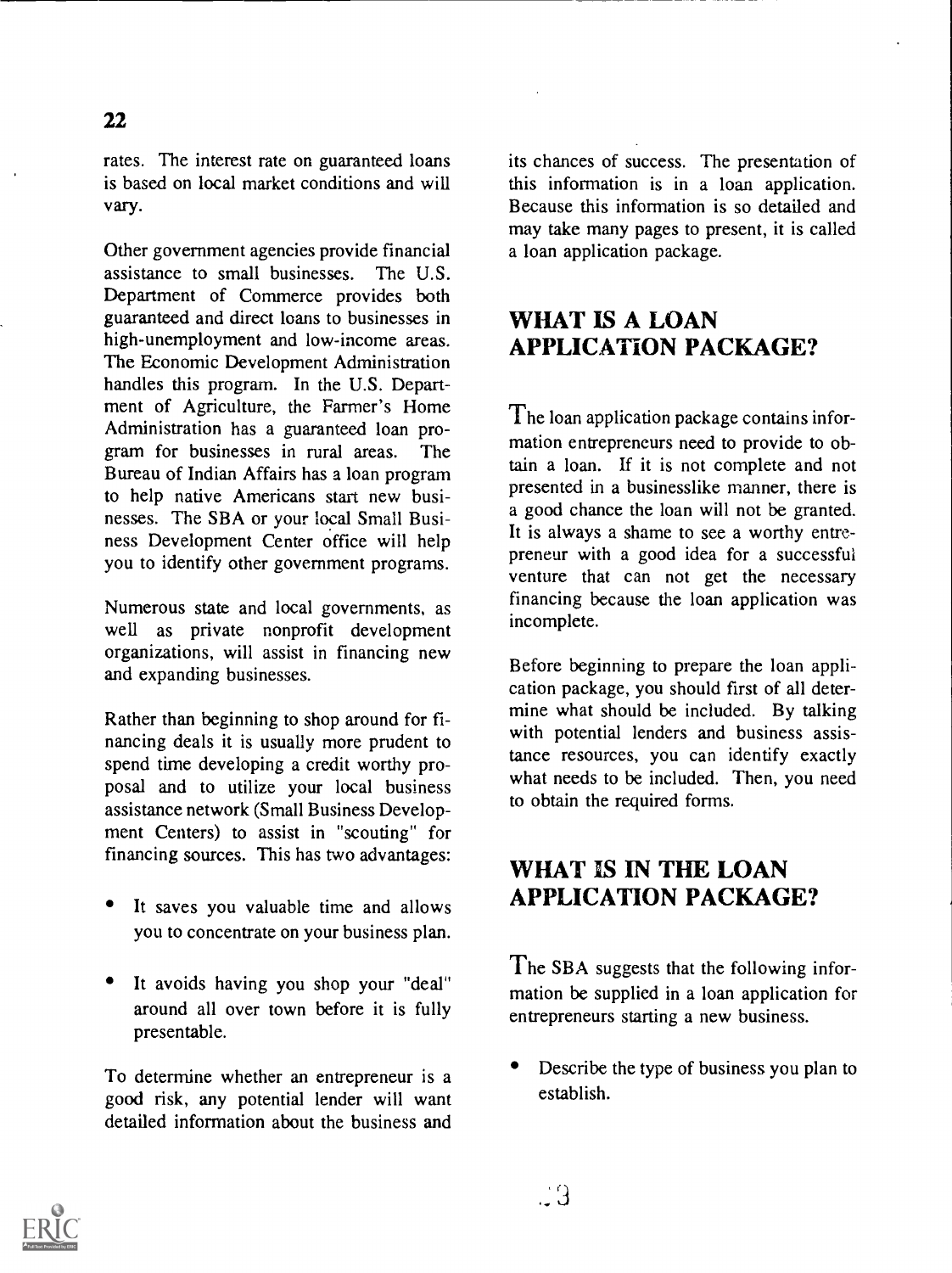- Describe your experience and management capabilities.
- Prepare an estimate of how much you or others have to invest in the business and how much you will need to borrow.
- Prepare a current balance sheet listing all personal assets and all liabilities.
- Prepare a detailed (monthly) income statement for the first year the business will operate with less detailed projections for the next 2 years.
- Prepare a detailed (monthly) cashflow forecast for the first year the business will operate.
- List collateral to be offered as security for the loan, indicating your estimate of the present market value of each item.

Other items included in the loan application package are at the discretion of the lender. Some lenders will require further information, such as copies of leases, income tax statements, life and casualty insurance policies, ownership papers, and other contracts. Many lenders may want to review your business plan as well.

Understanding how to finance a business is critical to its success. Yet, the process of defining your financial package can be quite difficult. In order to estimate your financial needs, you must identify your start-up costs, operating expenses, and personal expenses. To obtain financial backing, you must have a thorough understanding of your business and describe it in terms that investors and creditors will understand. In addition, you must be able to sell your own personal qualifications to investors and creditors.

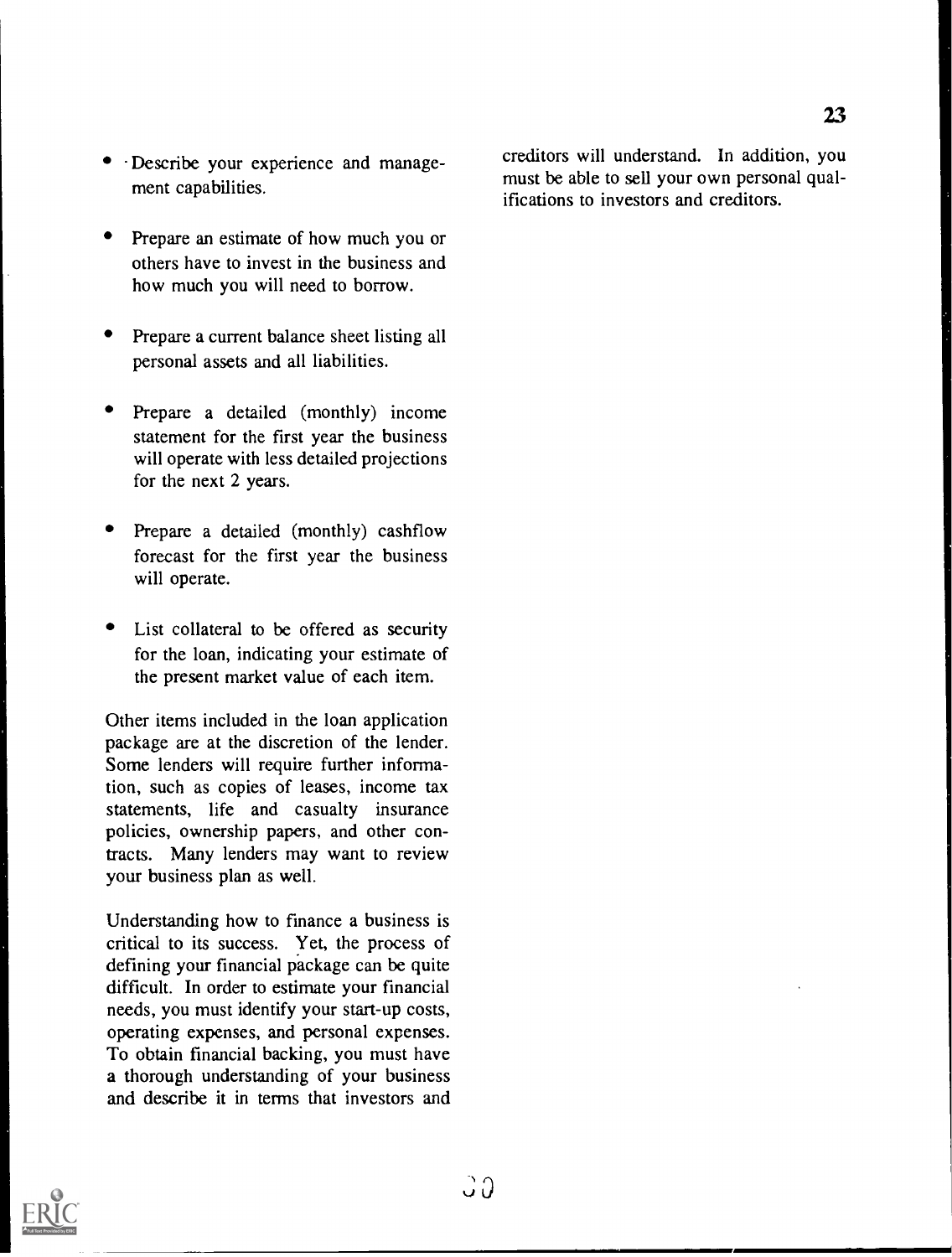## **ACTIVITIES**

The following activities are designed to help you apply what you have learned in this unit.

### INDIVIDUAL ACTIVITIES

applied to the entrepreneur you interviewed. Ask whether his or her personal expenses were handled by the spouse or if the personal living standards were affected. Ask who provided help in determining the different types of costs incurred to get the business started.

#### A.

Interview an entrepreneur in your community. Ask how the different types of costs were determined to get the business started. Use as discussion points the factors listed in this unit that affect costs. See how many

On a separate paper, write the type of financing that matches the advantages and disadvantages BESIDE EACH LETTER in the first column.

| <b>Financing</b> | <b>Advantage</b>                                         | <b>Disadvantage</b>                                     |  |
|------------------|----------------------------------------------------------|---------------------------------------------------------|--|
| A.               | Share financial risks with many<br>others                | Must share ownership of the business                    |  |
| <b>B.</b>        | Shows good faith on your part to<br>lenders              | Loss may force many personal sacri-<br>fices            |  |
| C.               | Money available for certain types of<br>calculated risks | Many small businesses don't qualify                     |  |
| D.               | Can be set $u_{1}$ in an informal arrange-<br>ment       | Risk of destroying personal relation-<br>ship           |  |
| Ε.               | Brings in more cash                                      | Share profits with someone else                         |  |
| F.               | Special assistance for minority busi-<br>nesses          | businesses, not<br>Favor expanding<br>starting new ones |  |

#### Type of Equity

B.

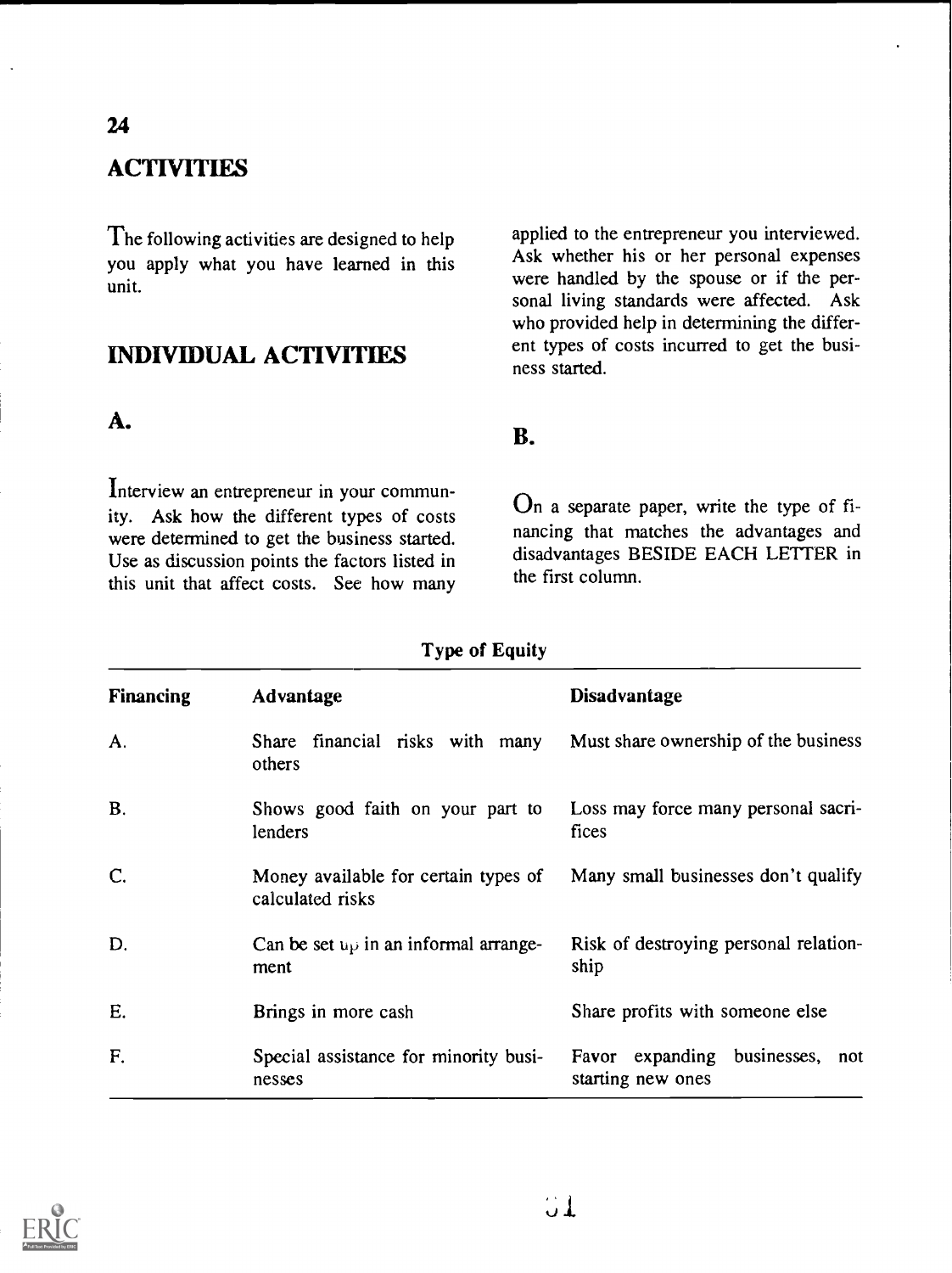On a separate piece of paper, match the different types of commercial lenders in column 1 with their appropriate characteristic in column 2.

|    | 1. Bank                         | A. Essentially borrowing against money you have already<br>paid in.                    |
|----|---------------------------------|----------------------------------------------------------------------------------------|
|    | 2. Credit Union                 | B. Writes mainly commercial and industrial mortgages.                                  |
|    | 3. Commercial finance company   | C. Grants personal loans, usually with high interest rates.                            |
|    | 4. Consumer finance company     | D. May use personal savings as security for loan.                                      |
|    | 5. Life insurance company       | E. Commonly uses short-term accounts receivable financ-<br>ing.                        |
|    | 6. Savings and loan association | F. Must be a member to qualify for a loan.                                             |
|    | 7. Franchise company            | G. May offer favorable long and short term credit terms.                               |
| 8. | Supplier                        | H. May offer training, technical support and cooperative<br>advertising opportunities. |

### GROUP ACTIVITY

Divide into small groups of three to four students. Identify the sources available for borrowing money to start a business in your community. This may be done in several ways. The Yellow Pages of the telephone directory may provide you a listing. Your own bank may know of other sources, too. Newspaper advertisements might give you names. You might recognize other sources by just driving through town.

Each person in the group should volunteer to interview one of the sources. See, if it is possible, that a variety of different lenders are included. For example, try to avoid interviewing at three banks or three commercial finance companies.

Each interviewer should ask the following questions:

- What types of commercial loans do you provide?
- What are the advantages of borrowing money from you?

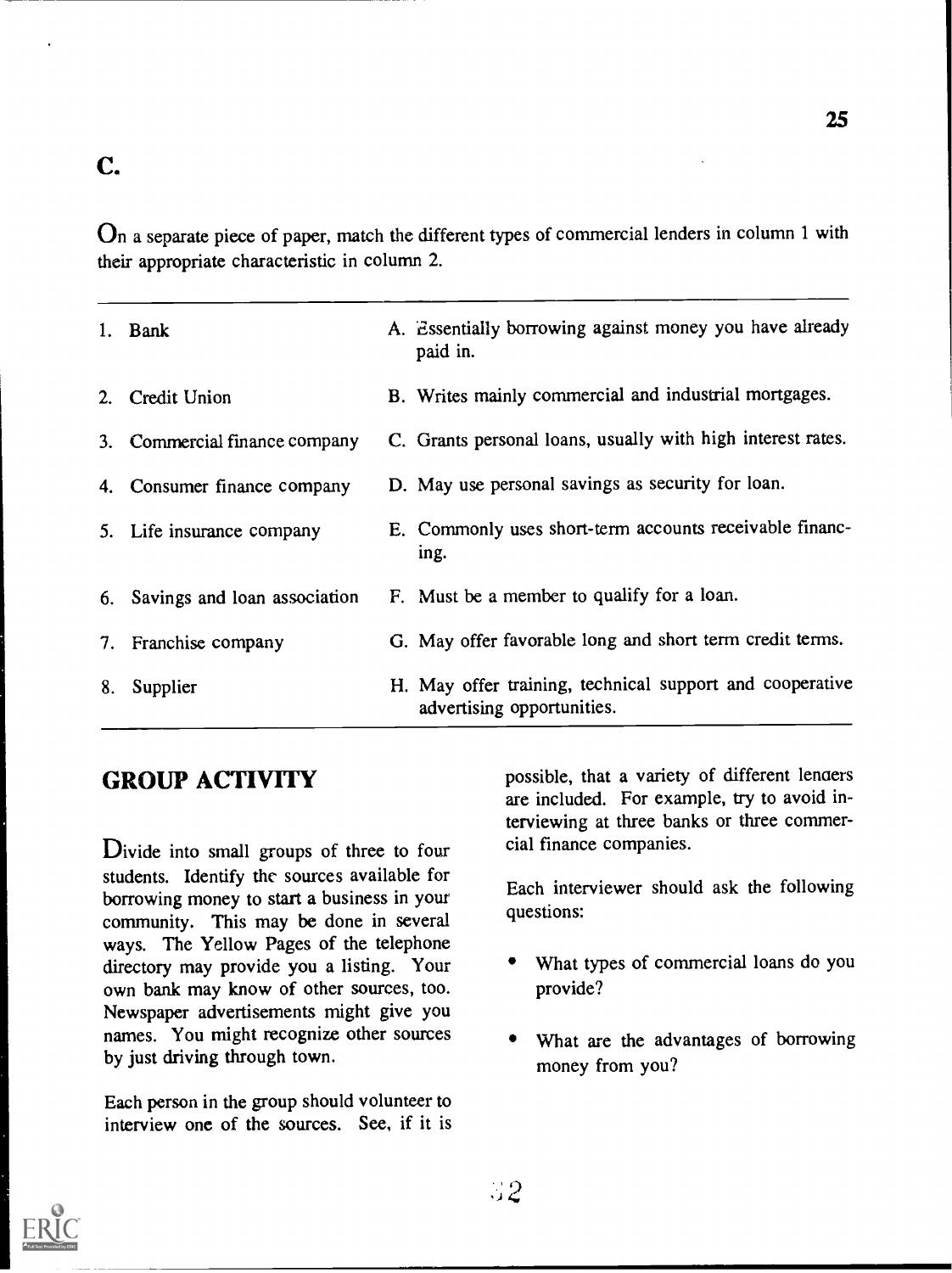- What are the disadvantages of borrowing money from you?
- What types of collateral do you accept? ٠
- Do you have any unsecured commercial loans?
- What information do you require in a loan application package? (obtain sample forms)
- What procedures do you use to review the loan application?
- What criteria do you use to evaluate commercial loan applications?

After the interview has been completed, your group should discuss its findings. Identify the similarities and the differences among the various lenders. Make a list and compare it with those compiled by other groups in the class.

 $3<sup>o</sup>$ 

#### 26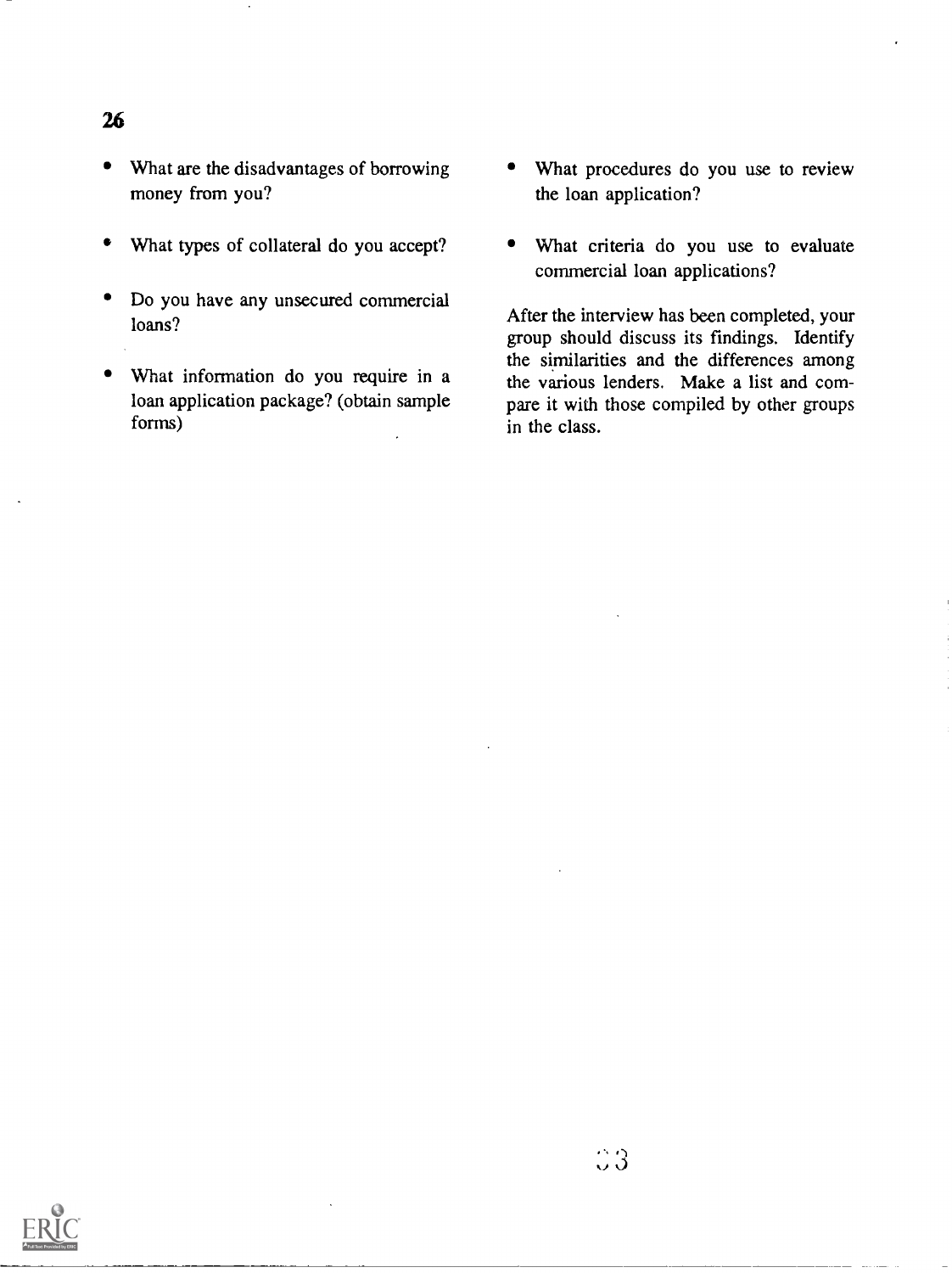#### CASE STUDY

Jim Perkins, a friend of yours, was recently rejected by a bank for a commercial loan to open a musical instrument store. Jim, who is a music teacher and band director, felt there was a need for a store in your community to sell and rent musical instruments. Lessons could also be provided.

Very discouraged, Jim has called you to discuss the problem. Jim just can't seem to understand why his loan request was denied. He knows that the community needs this type of business and that it would be very successful, if he could just get it started.

As you talk with Jim, the following points come out:

- Jim asked for a \$15,000 unsecured loan to open his store.
- The unemployment rate in the community is relatively high.
- Jim had \$1,000 saved to put into the business.
- Jim has been a music teacher for the past 3 years in your community.

Jim says the interview with the commercial loan officer was strange, almost as if they were talking two different languages. Evidently, the loan officer asked him about insurance, projected income statements, management experiences and motivation. Jim told the loan officer about the inventory he wanted to buy and how he planned to organize a community music festival for all his customers.

- 1. Explain what criteria may have been used by the bank's loan officer to evaluate Jim's credit worthiness.
- 2. Evaluate Jim's loan application using the six Cs. Point out to Jim his strengths and weaknesses as a commercial loan applicant.
- 3. Suggest to Jim what he might do to improve his chances of obtaining a loan.
- 4. Provide Jim with additional sources of borrowing besides the bank.

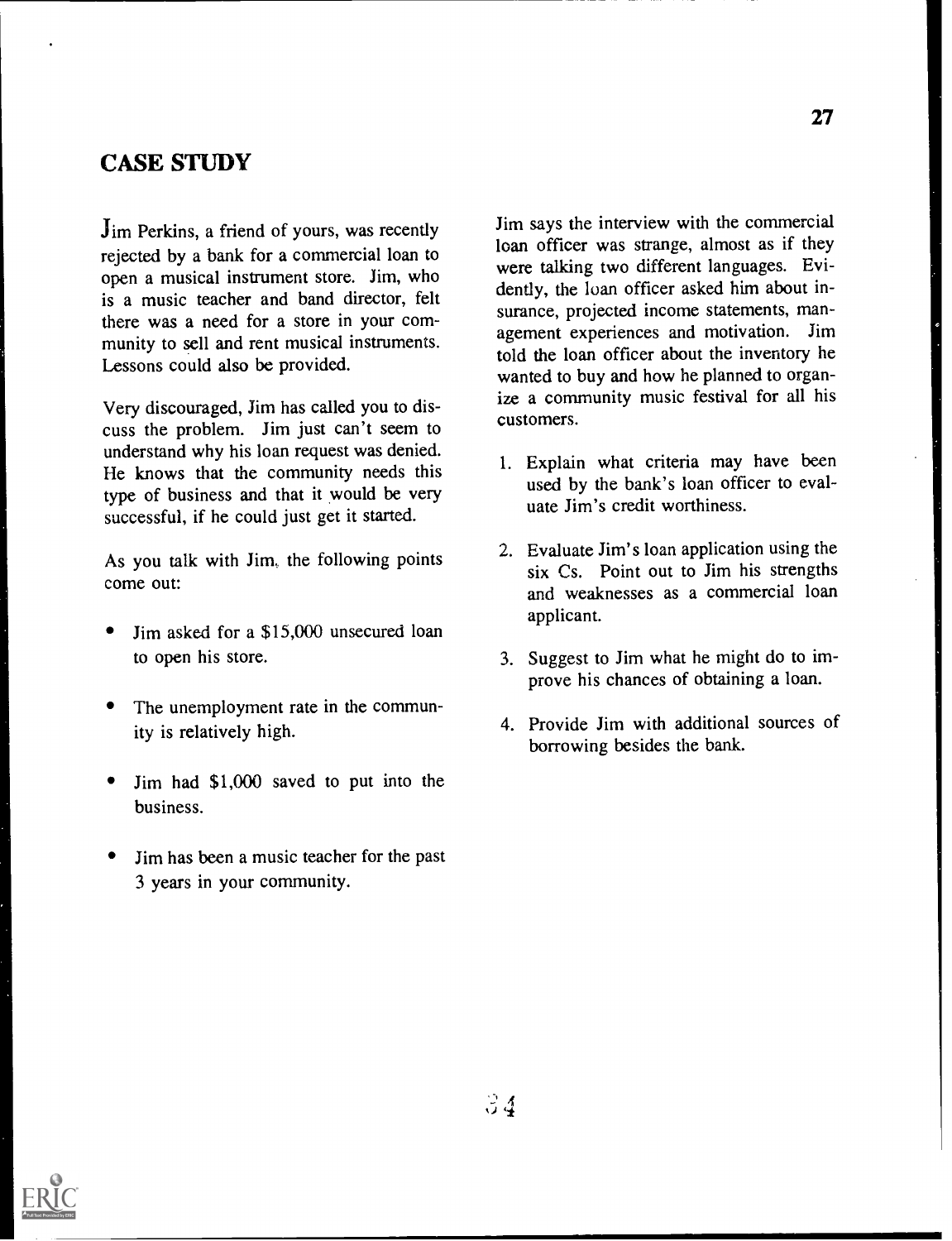### ASSESSMENT

Read the following questions to check your knowledge of the topics presented in this unit. When you feel prepared, ask your instructor to assess your competency on them.

- 1. Explain how to determine the different types of costs that must be considered when starting a new business.
- 2. Compare the advantages and disadvantages of the various sources of financing for a new business.
- 3. List the sources of loans that may be available for financing a new business.
- 4. Describe the information that must be provided in a loan application package.
- 5. Explain the criteria u ed by lending institutions to evaluate loan applicants.



28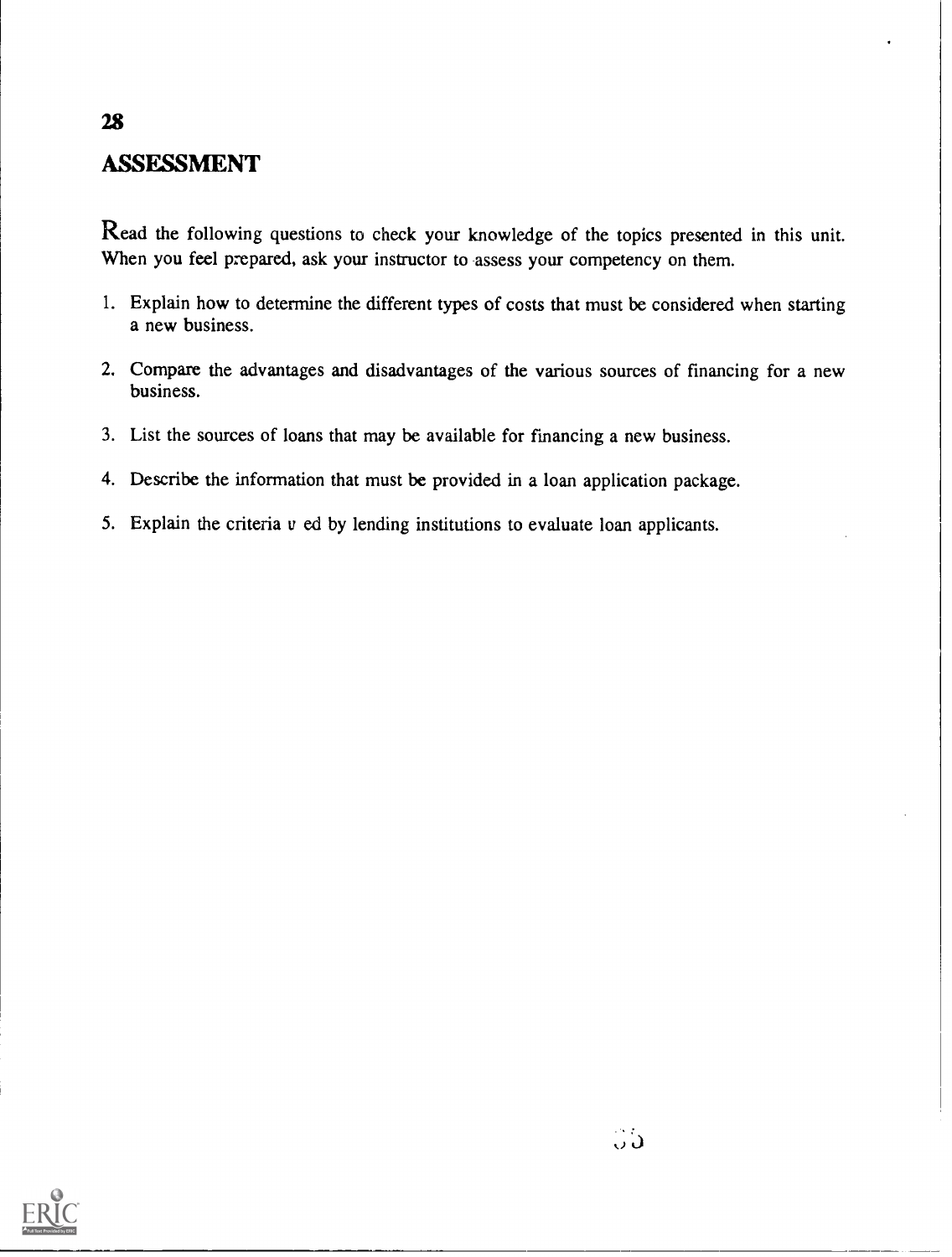#### REFERENCES

- Bowlin, O. D., et al. Guide to Financial Analysis. New York, NY: McGraw-Hill Book Company, 1980.
- Business Financing. Small Business Reporter Series. San Francisco, CA: Bank of America, 1988.
- Financing Small Business. Small Business Reporter Series. San Francisco, CA: Bank of America, 1988.
- Loffel, E. E. Financing Your Business. New York, NY: John Wiley and Sons, 1979.
- Siegal, J. G., and Shim, J. K. Accounting Handbook. New York, NY: Barron's Educational Series, Inc., 1987.
- Sound Cash Management and Borrowing. Management Aids No. 1016. Washington, DC: U.S. Small Business Administration, 1988.
- Tracy, John A. How to Read a Financial Report, 3rd. ed. New York, NY: John Wiley and Sons, 1989.
- Understanding Cash Flow. Financial Management Publication FM4. Washington, DC: U.S. Small Business Administration, 1988.
- The State of Ohio Department of Development Small Business Development Program.
- The State of New Mexico Small Business Development Program.